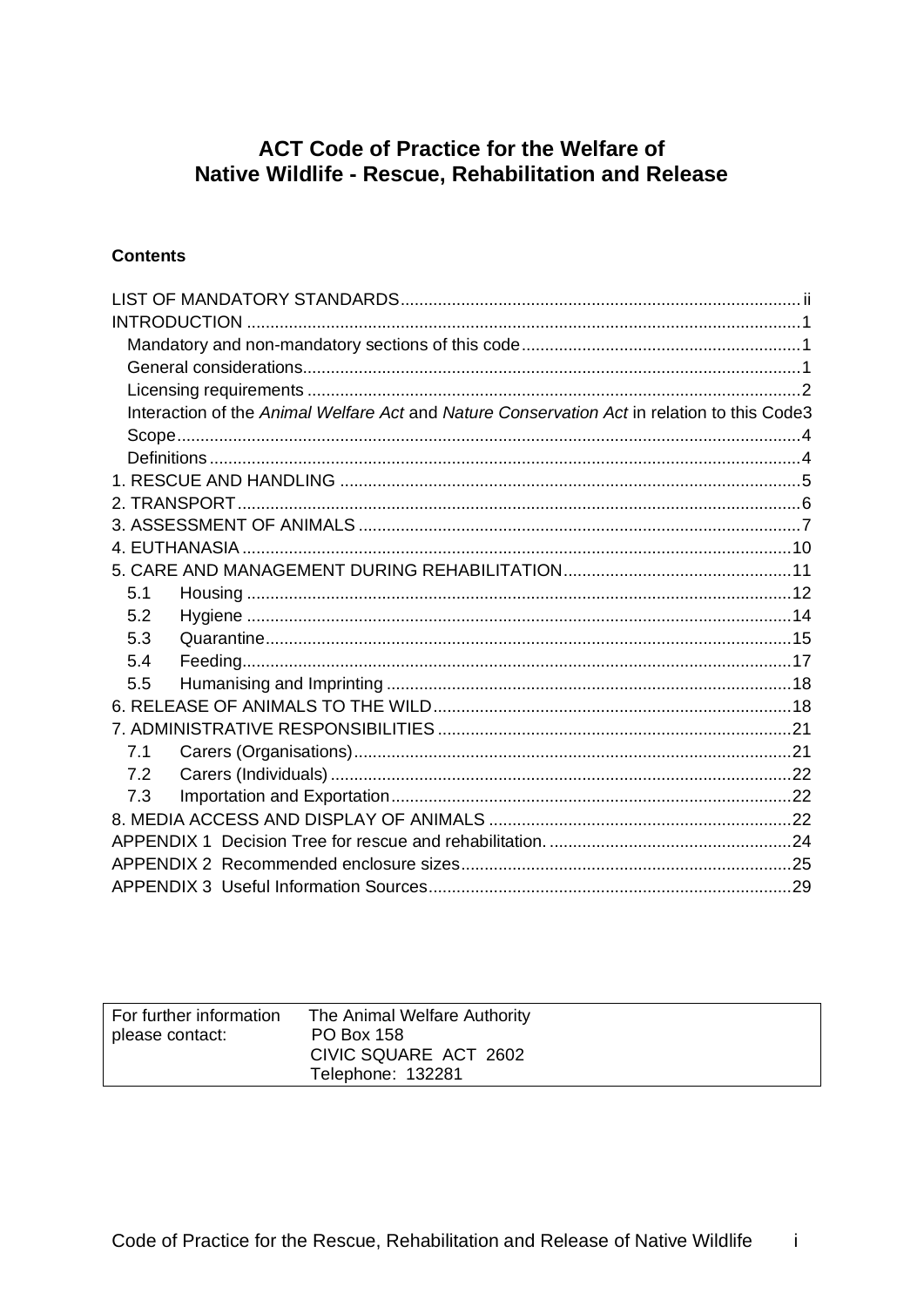#### <span id="page-1-0"></span>**LIST OF MANDATORY STANDARDS**

- **Standard S1** Rescue and Handling
- **Standard S2** Transport
- **Standard S3** Assessment of Animals
- **Standard S4** Euthanasia
- **Standard S5** Care and Management during Rehabilitation
	- 5.1 Housing
	- 5.2 Hygiene
	- 5.3 Quarantine
	- 5.4 Feeding
	- 5.5 Humanising and Imprinting
- **Standard S6** Release of Animals to the Wild
- **Standard S7** Administrative Responsibilities
	- 7.1 Carers (Organisations)
	- 7.2 Carers (Individuals)
- **Standard S8** Media Access and Display of Animals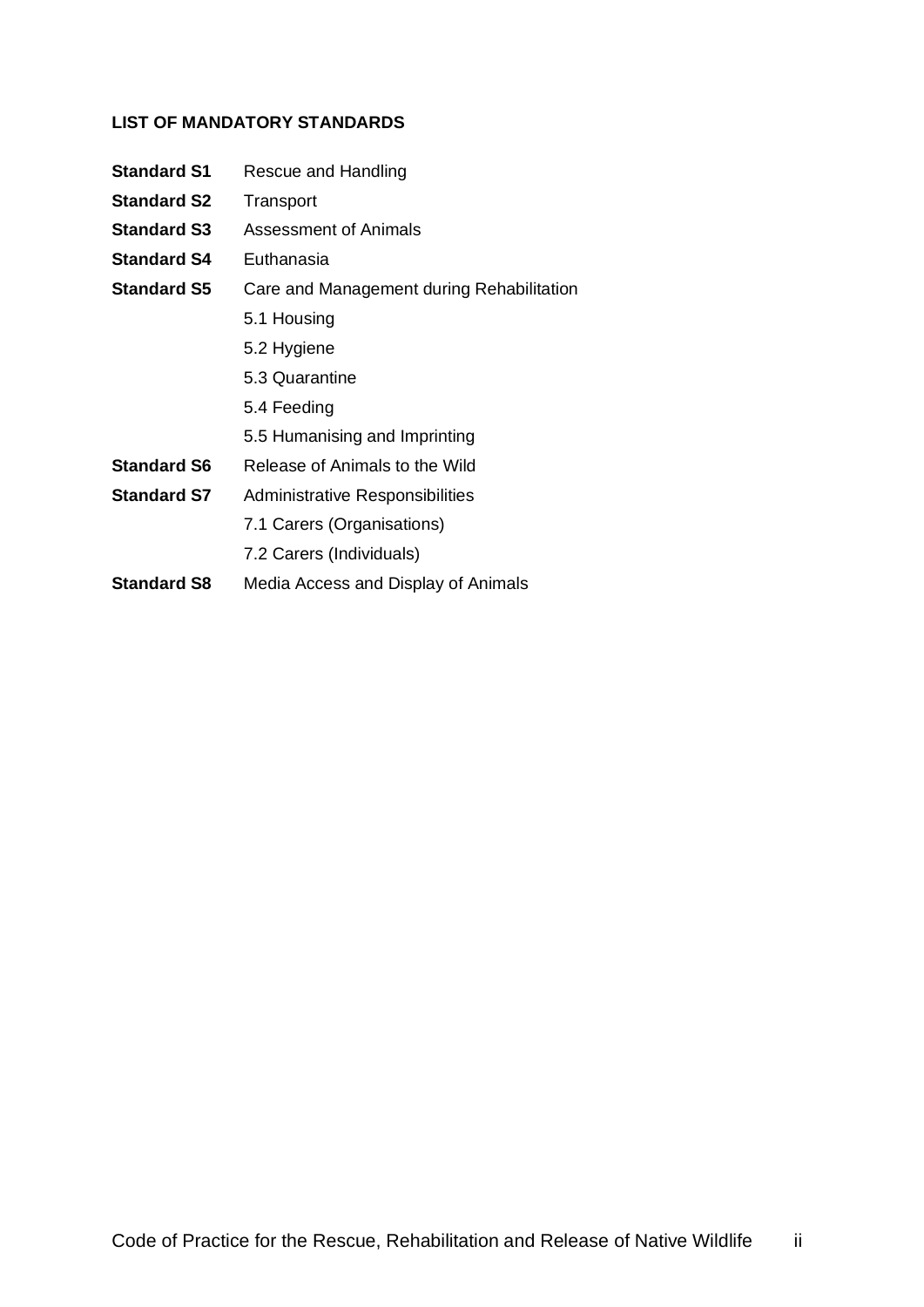#### <span id="page-2-0"></span>**INTRODUCTION**

This Code of Practice for the Australian Capital Territory (ACT) has been prepared by the ACT Animal Welfare Advisory Committee. Its purpose is to provide information and describe minimum standards of care to achieve acceptable animal welfare outcomes for orphaned, sick and injured native animals being held for rehabilitation and for release to the wild as well as outlining responsibilities of licensed organisations and licensed persons involved in their care*.* 

Sections 109(3)(a) and (b) of the *Animal Welfare Act 1992* provide that the Animal Welfare Advisory Committee has the functions of advising the Minister and participating in the development of approved codes of practice and mandatory codes of practice. Section 22 of the *Animal Welfare Act 1992* authorises the Minister to approve a code of practice related to animal welfare and section 23 of the *Animal Welfare Act 1992* authorises the Minister to approve a code of practice that is mandatory in whole or in part.

This Code is a mandatory code of practice approved under section 23. Sections 24A and 24B of the *Animal Welfare Act 1992* provide that it is an offence to fail to comply with a mandatory code of practice. Compliance with this Code is compulsory for carers engaged in caring for and rehabilitating native wildlife. Penalties for failing to comply with this Code range from an infringement notice penalty of \$350 or a court imposed penalty of up to 100 units for an individual to a maximum penalty of 100 penalty units for a corporation convicted of a breach of the Code.<sup>1</sup>

#### <span id="page-2-1"></span>**Mandatory and non-mandatory sections of this Code**

This Code comprises a set of mandatory standards that must be met by carers, together with supporting information to assist carers in meeting the mandatory standards.

The mandatory standards are numbered and are contained in boxes under the headings 'Mandatory standards for achieving objectives'. Information provided to assist carers in meeting the mandatory standards can be found in the Introduction section and throughout the document, particularly under the headings 'Key Information' and 'Additional Information'.

#### <span id="page-2-2"></span>**General considerations**

An animal's welfare can be thought of as the way its health, safety and well-being are affected by its physical and social environment. Since humans can alter or control an animal's environment, animal welfare includes the concept that people have duties and responsibilities towards animals. The greater the level of interference with, or control of an animal's environment, the greater the responsibility on the part of the responsible person.

Animal welfare considerations are becoming increasingly recognised as of primary importance in the keeping of animals. This Code is based on established experience and current scientific knowledge. Practices once considered acceptable are now being reassessed and modified according to new knowledge and changing attitudes.

The *Animal Welfare Act 1992* defines a range of actions that are considered cruel or otherwise harmful to the health and welfare of animals. In addition to the *Animal Welfare Act 1992*, the *Nature Conservation Act 2014* and the *Animal Diseases Act 2005* contain provisions relevant to the keeping of native animals. The *Nature Conservation Act 2014*

<sup>1</sup> In 2014 the value of a penalty unit was \$150 for an individual and \$750 for a corporation.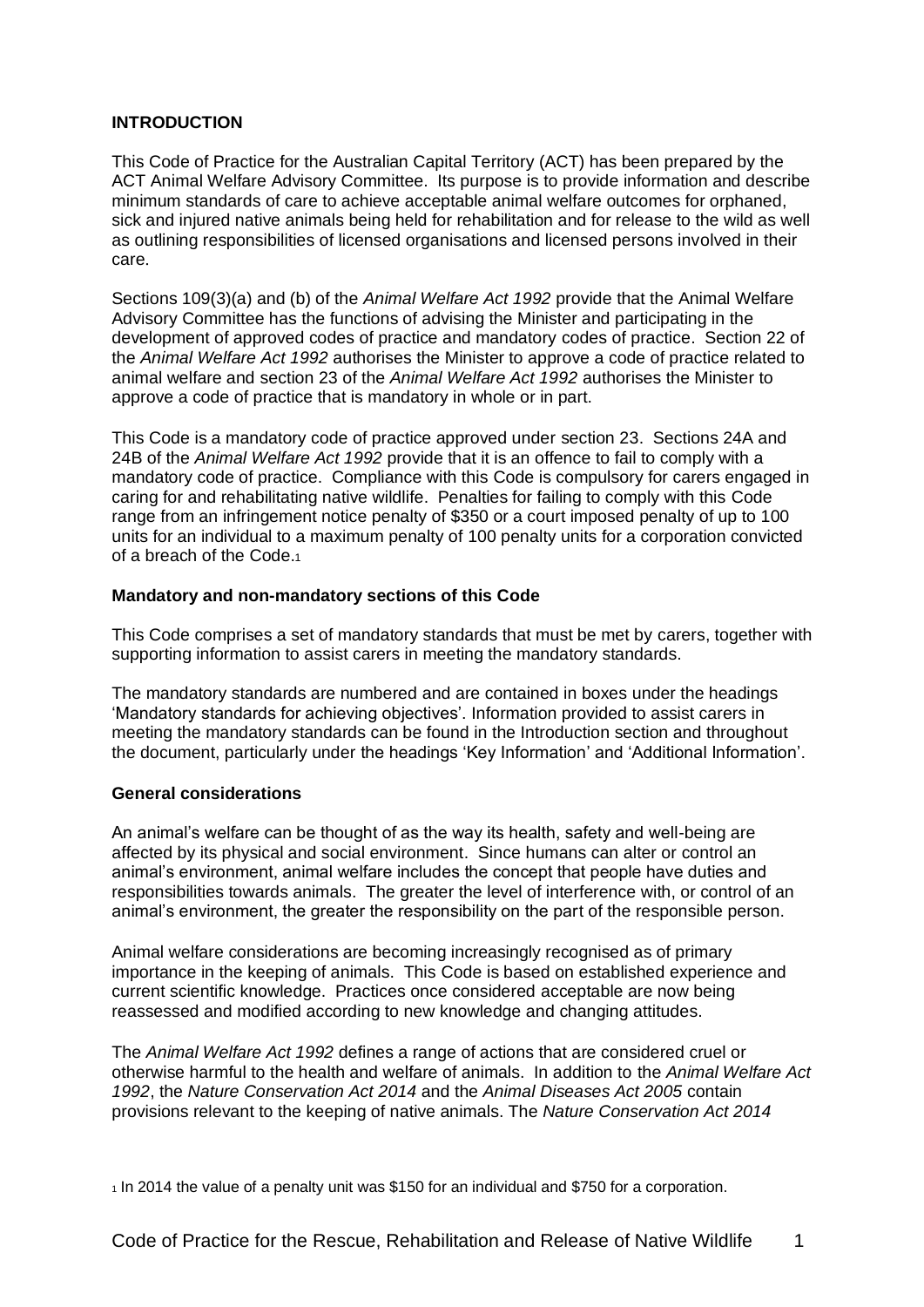provides for the protection and conservation of native animals including for the taking and care of native animals that are orphaned, sick or injured. This Code has been drafted to supplement the above legislation.

The *Animal Welfare Act 1992* and the *Nature Conservation Act 2014* adopt different definitions of 'animal'. The *Animal Welfare Act 1992* defines an animal as a live vertebrate animal including fish.<sup>2</sup> The *Nature Conservation Act 2014* defines an animal to exclude fish but to include parts and products of dead animals. Because this Code is made under the *Animal Welfare Act 1992*, it is that Act's definition that applies. Further, this Code deals only with a subset of animals, namely native animals in the process of rescue, rehabilitation and release.

This Code applies to a wide range of species and classes of native animal. In some cases, care of a species or class of species (eg birds, reptiles or amphibians), will be covered under companion animal codes (eg a code for the keeping of caged birds, or a code for the keeping of reptiles). In other cases, particular aspects of care might be covered by other codes, such as the code for sale of animals, or the code for the use of animals on film sets. Thus rehabilitators of native animals must abide not only by the standards set out in this Code of Practice and relevant legislation (as mentioned above) but also, where applicable, by the following codes of practice under the *Animal Welfare Act 1992:*

- Code of Practice for the Welfare of Reptiles in Captivity
- Code of Practice for the Welfare of Amphibians in Captivity;
- Code of Practice for the Humane Killing of Kangaroos in the ACT;
- Code of Practice for the Welfare of Captive Birds; and
- Any other relevant codes of practice.

The mandatory minimum standards in this Code apply to carers during the rescue, rehabilitation and release of injured, sick or orphaned native animals in the ACT and to carer organisations more generally. These standards set out acceptable welfare standards that are practical and achievable.

It is not intended that ordinary members of the public rescuing wildlife or transporting rescued wildlife to a veterinarian or carer should be penalised for breaches of this Code. Members of the public who rescue and transport injured wildlife will generally be acting in emergency situations, will often be unaware that a code exists, and should not be liable to prosecution for attempting to help an injured animal. Mandatory standards **S1** and **S2** have been drafted accordingly, although **S1.3** (techniques not to be used in rescuing native animals) applies to licensed wildlife carers and members of the public alike.

## <span id="page-3-0"></span>**Licensing requirements**

Under the *Nature Conservation Act 2014*, a licence is required from the Conservator of Flora and Fauna to keep most species of native animals, including for rehabilitation purposes. Some animals are exempt from this requirement, and can be legally kept without a licence, providing they are not taken from the wild. Even animals that are not exempt can be kept by unlicensed persons for up to 48 hours for the purposes of delivering the animal to a carer or veterinarian. A person is in breach of the *Nature Conservation Act 2014* if he or she holds a (not exempt) native animal for more than 48 hours, or holds an animal without the intention of delivering it to a carer or veterinarian.

<sup>2</sup> The *Animal Welfare Act 1992* also includes crustaceans sold for human consumption and cephalopods but those are unlikely to be relevant in the context of this Code.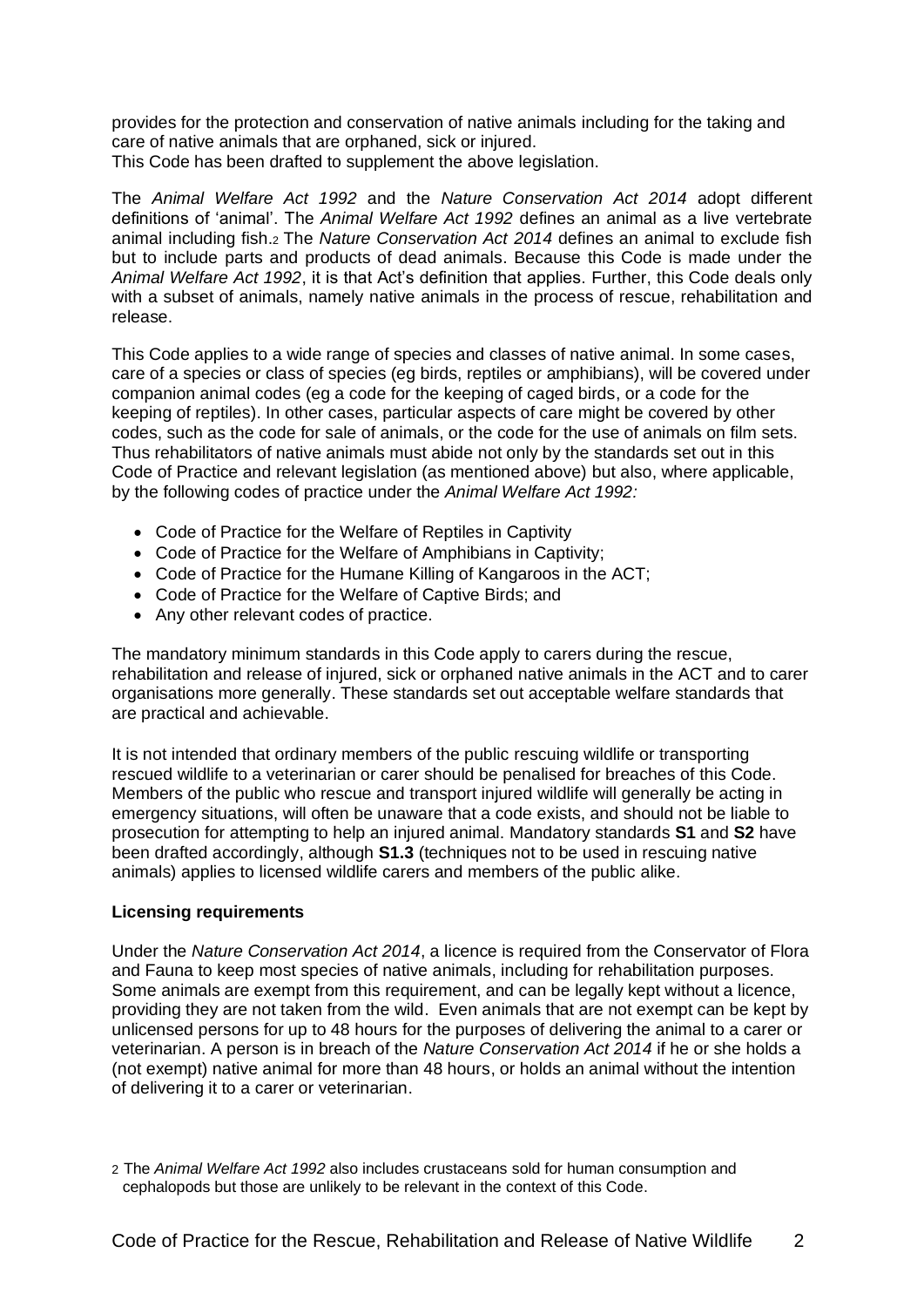Under the *Nature Conservation Act 2014*, an individual may keep a native animal that is not on the exempt list, for the purpose of rehabilitating it for release to the wild, only if the person is either an individual licence holder or covered under the licence of an approved organisation.

Carers who are financial members of a licensed organisation are covered by that organisation's licence to keep native animals. A licensed organisation is expected to ensure that its members adhere to the conditions of the organisation's licence and to have the power to expel members who fail to adhere to the licence conditions, or who disobey the rules of the licensed organisation, or who breach the mandatory provisions of this Code.

In addition, animals that are listed under the *Nature Conservation Act 2014* as either protected native species or as having special protection status have stringent licensing controls. These licences are only issued to qualified and experienced rehabilitators with appropriate facilities.

Specialised knowledge and experience with some species of native animals is particularly important. Such groups of wildlife include monotremes, dasyurids (ie native predatory mammals such as quolls), bats, raptors, and some reptile and amphibian species. It is appropriate that these animals be placed with specially qualified or experienced carers with appropriate facilities. It is essential that carers have a sound knowledge of the captive husbandry and rehabilitation practices for each species they care for.

It is the policy<sub>3</sub> of the ACT Government that licences are not issued for the raising and/or rehabilitation of eastern grey kangaroos. Any rescued sick or injured adult eastern grey kangaroo that is unlikely to survive without minimal assistance should be euthanased in accordance with the Code of Practice for the Humane Killing of Kangaroos in the ACT, and these animals should be taken to a veterinarian or Conservation Officer for this purpose. If the animal has a good chance of survival it must be released within 48 hours. Some wildlife organisations in parts of NSW surrounding the ACT (eg Wildcare Queanbeyan) may hold licences allowing them to accept a number of eastern grey kangaroos from the ACT for rehabilitation and release.

The *Nature Conservation Act 2014* prohibits the importation of native animals into or exportation from the ACT except in accordance with a licence issued by the Conservator of Flora and Fauna. Other states and territories may also require reciprocal licences.

Some circumstances require that native animals are either returned to NSW or brought into the ACT. In order to facilitate this, a reciprocal Import/Export licence is required for each animal, issued by the relevant ACT and NSW licensing authorities.

Such circumstances may include where:

- facilities for care are unavailable in the ACT;
- release of an animal is to take place into a habitat that is no longer available in the ACT; or
- an animal has been rehabilitated in one jurisdiction but is to be released to the place it was found, which is in the other jurisdiction.

#### <span id="page-4-0"></span>**Interaction of the** *Animal Welfare Act 1992* **and** *Nature Conservation Act 2014* **in relation to this Code**

<sup>3</sup> In 2014.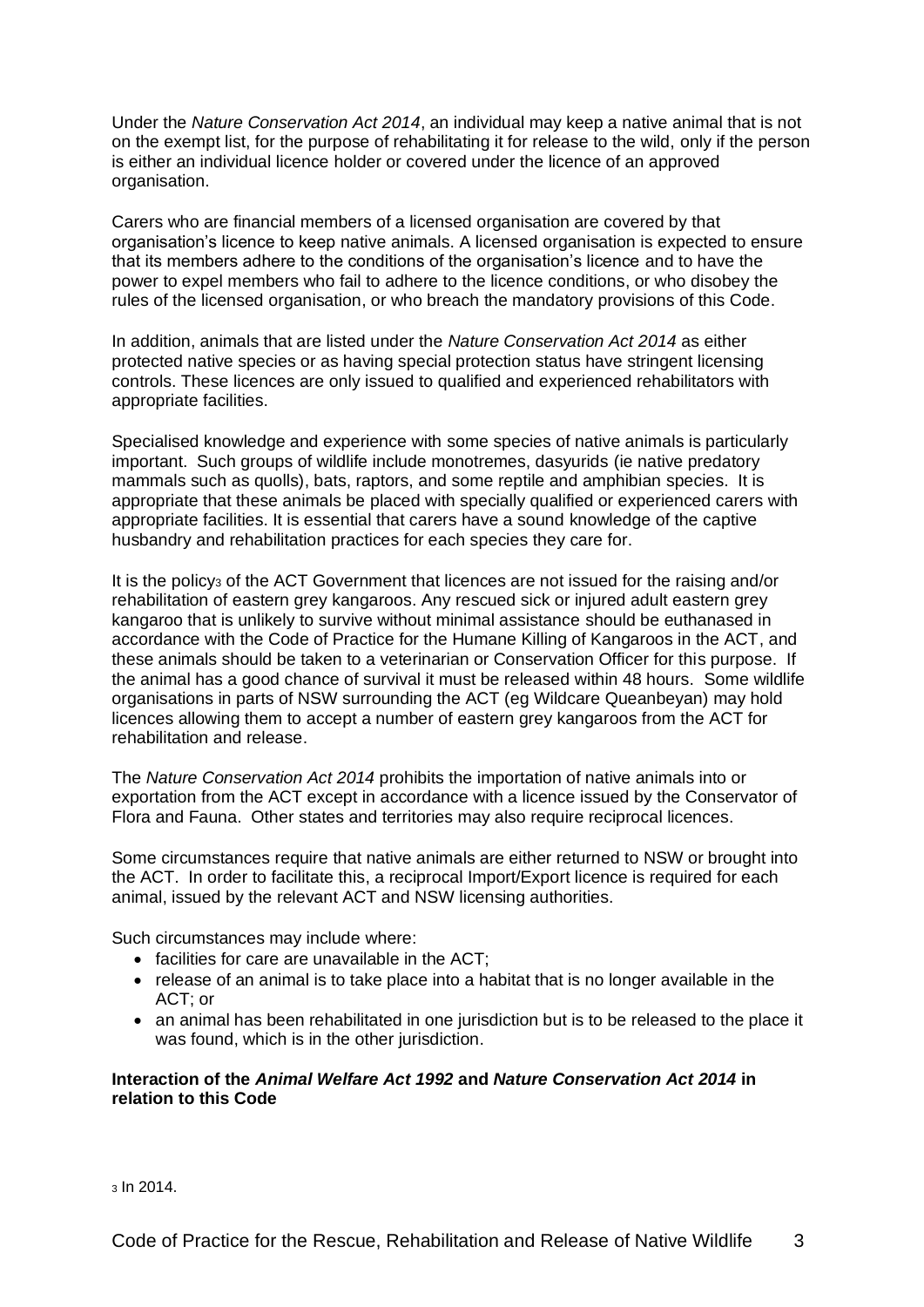This Code applies independently of any provisions under the *Nature Conservation Act 2014*  and any requirements of a licence issued under that Act. The mandatory provisions of this Code apply to any organisation licensed under the *Nature Conservation Act 2014* to care for a native animal, to persons operating under an organisation's licence, and to an individual person licensed to care for a native animal.

As noted above, the *Nature Conservation Act 2014* allows a non-exempt native animal to be held by an unlicensed person for up to 48 hours. However, licensed carers are required to comply with the mandatory provisions in this Code relating to rescue and transport of native animals, even though these actions will generally occur during the 48 hours when a licence issued under the *Nature Conservation Act 2014* is not technically required.<sup>4</sup>

It should also be noted that any member of the public who takes custody of a native animal, even though they might keep it for less than 48 hours from the time of rescue, might breach the *Animal Welfare Act 1992* if they fail to take reasonable steps to alleviate the animal's pain. Normally this would mean taking the animal to a veterinarian, a licensed carer or a Conservation Officer (park ranger).

Both the *Animal Welfare Act 1992* and the *Nature Conservation Act 2014* prohibit the release of animals from captivity. The *Animal Welfare Act 1992* prohibits release of an animal without reasonable cause. The *Nature Conservation Act 2014* prohibits the release of native animals without a licence under that Act.

In certain circumstances (such as in the case of rare or threatened species), it is appropriate that the Conservator of Flora and Fauna be consulted about the best outcome for the animal. A rare or endangered animal, dead or alive, should be referred to the ACT Government department responsible for native wildlife.

#### <span id="page-5-0"></span>**Scope**

This Code is limited in its application to native animals that under normal conditions would be living in the wild. While undergoing the process of rescue, rehabilitation and release, this Code sets standards to protect their welfare. The Code does not apply to exotic animals, including feral animals such as cats or foxes that may be found sick or injured; such animals would not be released to the wild. Nor does it apply to native animals held permanently in captivity, such as native animals bred in captivity.

## <span id="page-5-1"></span>**Definitions**

In this Code:

*animal* has the same meaning as in the *Animal Welfare Act 1992.*

#### *carer* means:

- (a) if a native animal undergoing recovery or rehabilitation is being cared for at the premises of an organisation holding a licence – that organisation; or
- (b) otherwise, a person who is undertaking the rescue, rehabilitation or release of a native animal and is covered by a licence.

<sup>4</sup> It is assumed that licensed carers will always have the knowledge and expertise to meet the welfare standards set out in this Code, even on occasions when they do not require a licence under the *Nature Conservation Act*, such as during the 48 hours after a rescue when a licence is not required for a non-exempt animal.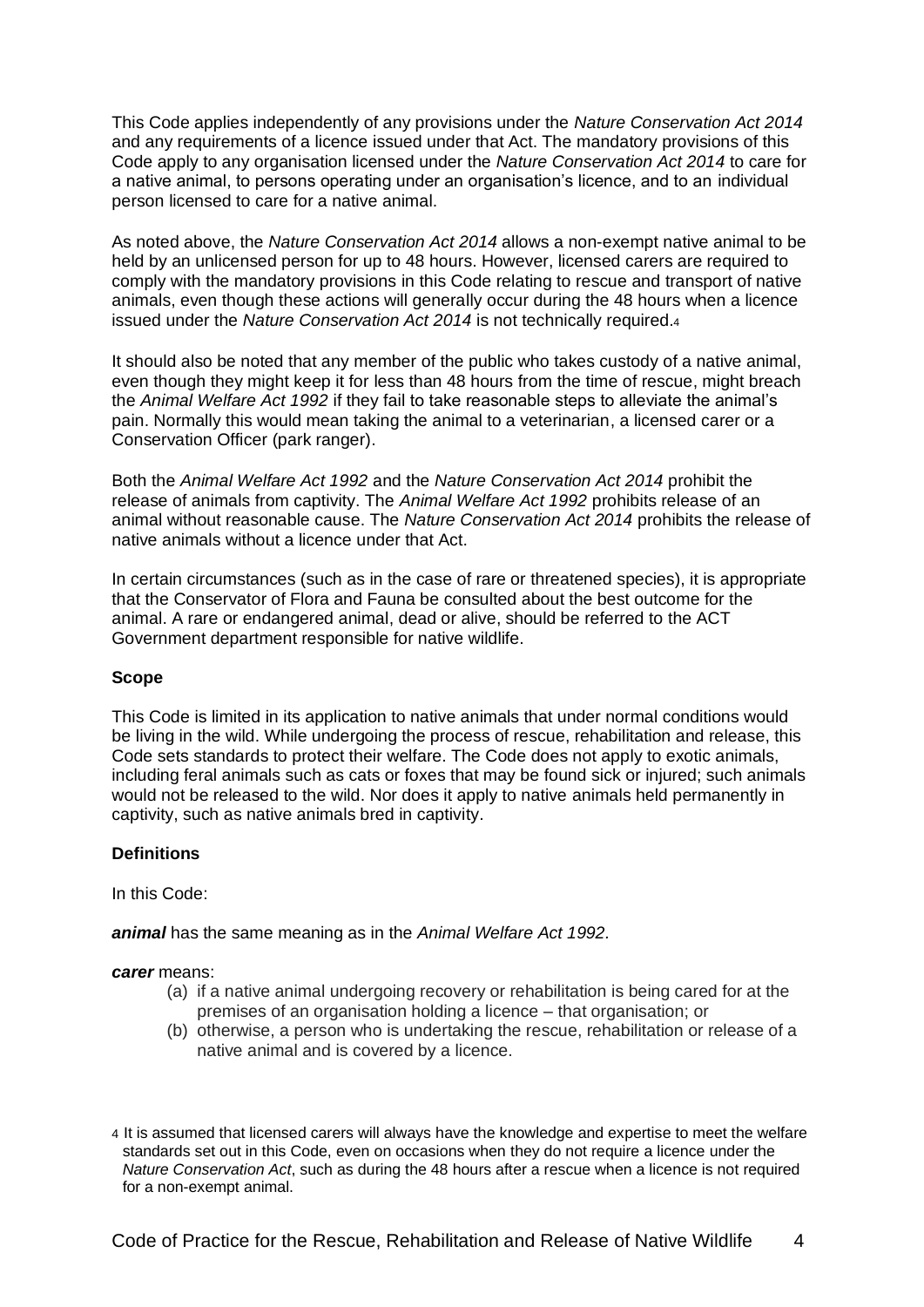*euthanase* means to kill humanely for the purpose of relieving an animal's suffering.

*incompatible animals* means individuals or species that cannot be housed together because:

- (a) one might injure or prey on the other; or
- (b) they might aggressively compete for food or territory; or
- (c) one might interfere unduly with the other's behaviour.

**licence** means a licence to take and keep animals for the purposes of rehabilitation and release granted under Part 11 of the *Nature Conservation Act 2014.*

#### <span id="page-6-0"></span>**1. RESCUE AND HANDLING**

#### **Overall welfare objective**

• Appropriate care during rescue, rehabilitation and rearing

#### **Objective during rescue**

• Capture of animals that involves only methods that cause minimal stress and no further injury

#### **Key information**

All wild animals are unused to people and to being handled by humans. They are frightened, physiologically stressed, and disorientated by such handling. This situation is compounded if the animal is sick, injured or in pain. A wild animal is capable of inflicting injury to itself or its rescuer or carer when stressed and frightened. A person should not attempt to rescue a bat or flying fox unless the person has been vaccinated for Lyssavirus.

#### **Mandatory standards for achieving objectives**

## **Standard S1** S1.1 In rescuing a wild living native animal, a carer must: (a) assess and avoid hazards and risks to both the animal and rescuer during capture; and (b) attempt a rescue only where it is unlikely to cause further stress and injury to the animal; and (c) handle the animal gently and efficiently and as little as possible; and (d) minimise additional stressors such as onlookers, loud noise, exposure to other animals, and extremes or sudden changes of temperature, during both rescue and transportation. S1.2 To avoid doubt, a person who: (a) is not a carer; and (b) rescues a wild living native animal; and (c) carries out the rescue other than in accordance with S1.1 does not breach S1.1. S1.3 In rescuing an animal carers and members of the public must not use the following techniques: (a) use of a projectile, other than a net-gun or tranquilliser dart by an appropriately trained and licensed person; or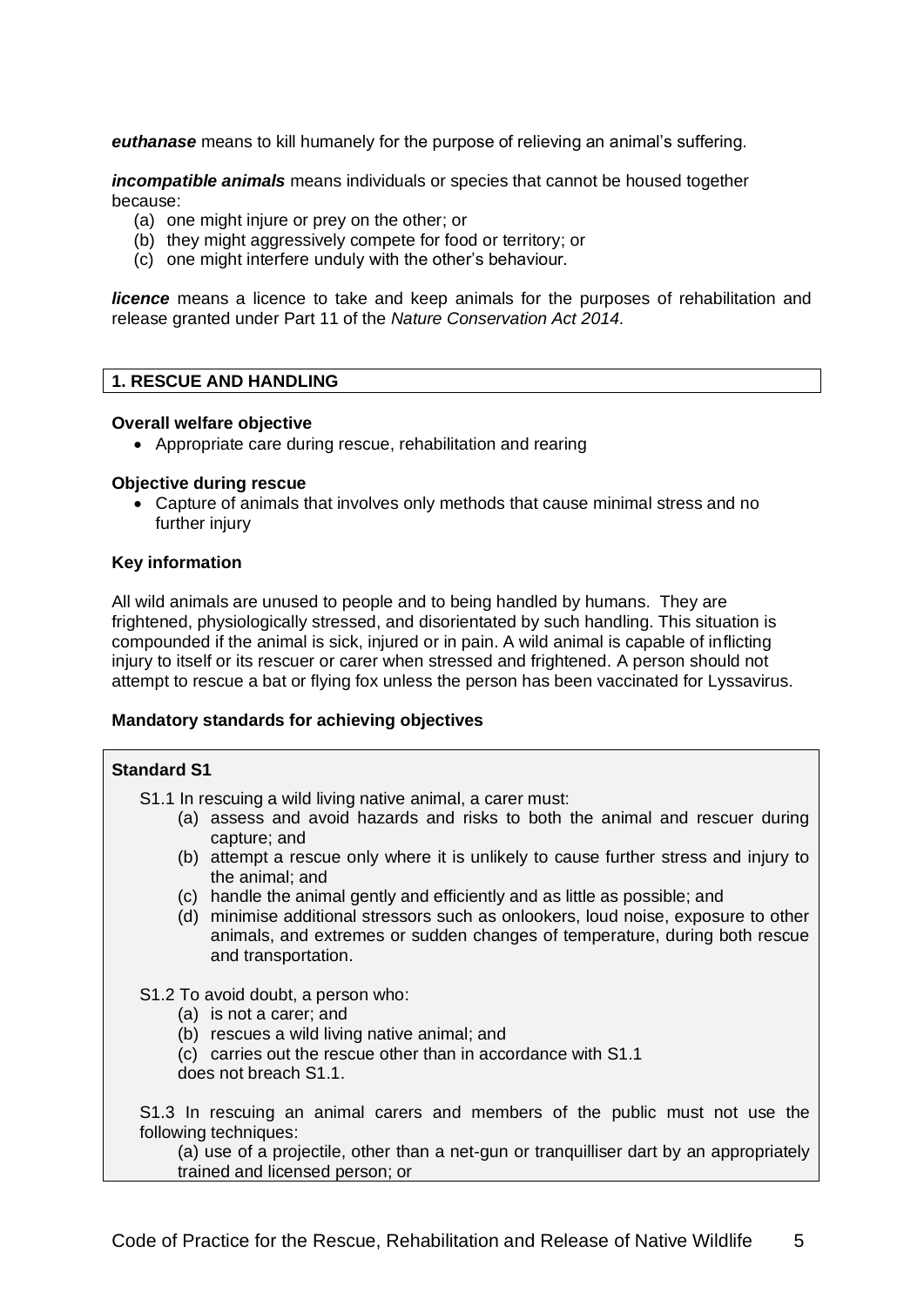(b) use of unpadded snake tongs (for snake rescue); or (c) use of a leg-hold trap eg. snare or closing steel trap with padded or unpadded jaws.

S1.4 A carer who receives a rescued animal, must within 24 hours:

- (a) arrange for the assessment of the animal by a veterinarian or experienced wildlife carer to ensure accurate diagnosis and prompt treatment or euthanasia; or
- (b) if arranging such an assessment is not possible:
	- (i) seek expert advice (for example via telephone, email or text message); and
	- (ii) arrange for appropriate pain relief and treatment; and
	- (iii) if an animal is unlikely to survive or if its treatment would be likely to cause prolonged suffering, arrange for its prompt euthanasia.

#### **Additional information**

Members of the public frequently come across injured, sick or orphaned wildlife and many if not most will do their best to help the animal. It is not the intent of this Code to discourage such behaviour. Sections 45 and 46 of the *Nature Conservation Act* allow anyone to take ill, diseased or injured native animals, and keep them for 48 hours without a licence to allow their treatment or care. The effect of Standard 1.2 is that members of the public rescuing an animal are not obliged by law to abide by Standard 1.1, but they are nevertheless encouraged to do so.

People should not interfere with healthy nestling and fledgling birds, ie. baby birds starting to leave their nests, unless they have clearly been abandoned; whether a bird has been abandoned or not may require monitoring. Fledgling birds at high risk of attack from other animals may be protected by placing them in a nearby tree or by erecting temporary fencing.

In situations where an animal being rescued poses a significant risk of causing injury to itself the rescue should not be attempted without an adequate number of trained rescuers and appropriate equipment. Expert rescuers should be trained in the use of this equipment. The use of gloves would help prevent rescuer injury from bites and scratches and transfer of zoonotic disease, such as mange.

Similarly, if a rescue poses a risk to the rescuer it should not be pursued.

## <span id="page-7-0"></span>**2. TRANSPORT**

#### **Overall welfare objective:**

• Appropriate care during rescue, rehabilitation and rearing

#### **Objective during transport:**

• Transport of rescued animals in a manner that minimises additional stress and causes no further injury

#### **Key information**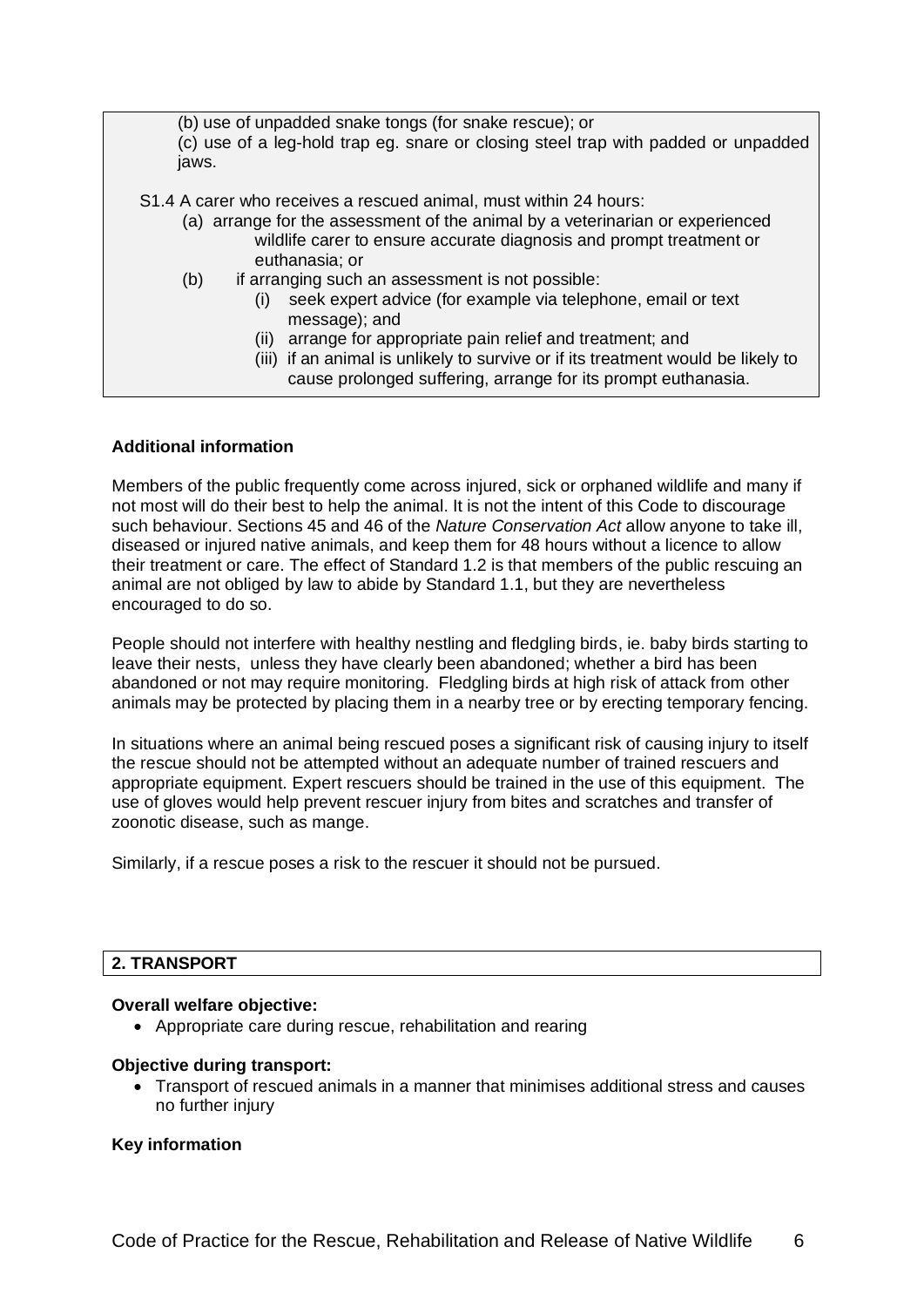Transportation is stressful for any wild animal. It should therefore be conducted in a manner that minimises duration, stress, discomfort and the likelihood of injury. Transportation should be comfortable and secure as appropriate to the species condition, size and age of the animal.

Standard S2 applies to transportation of animals once they have come into the care of a carer. This standard does not apply to the initial transportation of animals from the rescue site, where an emergency situation during rescue may not enable the standard to be achieved. However, where practical, the standard in S2 should be also used for transportation of the animal from the rescue site to a carer.

#### **Mandatory standards for achieving objectives**

#### **Standard S2**

- S2.1 A carer transporting a rescued wild animal must ensure that transportation:
	- (a) meets the particular needs of the species for example for padding, non-slip substrate and perches; and
	- (b) is appropriate to the size and age of the animal, for example pouches for joeys, nests or pseudo-nests for nestlings; and
	- (c) takes into account the extent of any injury or disease; and
	- (d) provides temperature regulation appropriate for the species and age of the animal; and
	- (e) provides adequate ventilation; and
	- (f) minimises light, noise and vibration; and
	- (g) prevents contact with young children and pets; and
	- (h) maintains good separation between containers of predator and prey species where animals of different species are being transported at the same time; and
	- (i) is kept level and escape-proof; and
	- (j) a container holding a flying-fox must have a clearly visible warning label that says 'Warning – live bat'.
- S2.2 Standard 2.1 does not apply to the transport of a rescued animal immediately following its rescue from the rescue site to a carer.

## **Additional information**

If sedation is required for transport, a veterinarian should assess the animal.

The effect of Standard 2.2 is that a carer who transports an animal to another carer immediately following its rescue is not obliged by law to abide by S2.1, as even expert rescuers may not have a vehicle that is supplied with appropriate equipment at the time an emergency arises. Nevertheless, anyone rescuing an animal should follow S2.1 if possible.

## <span id="page-8-0"></span>**3. ASSESSMENT OF ANIMALS**

#### **Overall welfare objective**

- Alleviation of the immediate suffering of the animal
- Appropriate care during rescue, rehabilitation and rearing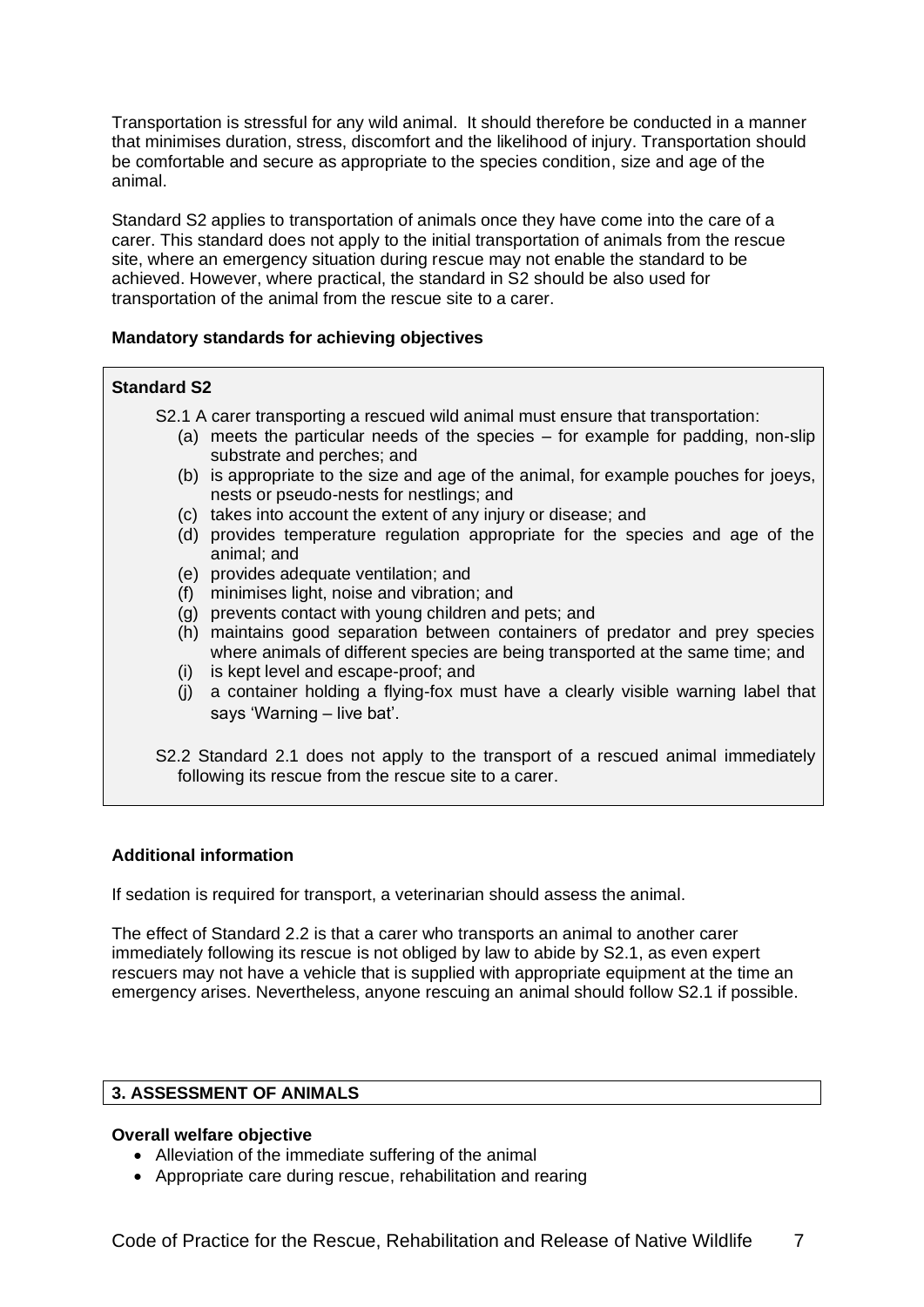• Release of the animal to the wild in a healthy and fit condition that will maximise its chance of survival in the wild

#### **Objectives during assessment**

- Alleviation of any immediate suffering caused by the animal's condition as quickly as possible
- Minimisation of further stress to the animal from handling and examination
- Return of only viable animals to the wild
- No incorrect euthanasia of viable animals

#### **Key information**

All three overall objectives apply at this stage of the process. The assessment will determine whether immediate pain relief or euthanasia is required to relieve suffering. It will guide the carer's decisions regarding care during the rehabilitation process and, consequently, it will be critical to whether the animal is successfully returned to the wild.

Individual assessments may require consultation with people experienced in native animal care to ensure the most appropriate action is taken. Such people may be other carers, an appropriate Government officer or veterinarians experienced with the treatment of wildlife.

Under the *Animal Welfare Act 1992*, it is generally an offence for a person who is not a veterinary surgeon to carry out a medical or surgical procedure on an animal.

For a decision tree refer to Appendix 1.

#### **Mandatory standards for achieving objectives**

#### **Standard S3**

S3.1 After a rescued animal is delivered to a carer, the carer must ensure that the following information is obtained prior to a decision about the animal's future:

- (a) species (including conservation status eg threatened species);
- (b) nature of injury including temporary or permanent impairment of:
	- (i) mobility (loss of limbs or functions of limbs including tails and wings);
	- (ii) vital senses (hearing, sight, smells);
	- (iii) nervous system function;
	- (iv) brain function;
- (c) body condition and hydration state;
- (d) acute or chronic ill-health including infectious disease or declared exotic or endemic disease;
- (e) weight, and if possible, age and sex;
- (f) rehabilitation needs including medications;
- (g) prospects for recovery (viability) for successful release to the wild; and
- (h) altered patterns of behaviour as a result of imprinting by other animals or humans.

S3.2 Immediately following an animal coming into care, the carer must make an assessment that:

- (a) the animal is considered to be suitable for rehabilitation and for release to the wild; or
- (b) the animal needs further assessment before a determination can be made; or
- (c) the animal is a species whose conservation status requires a different outcome, as advised by the Conservator of Flora and Fauna; or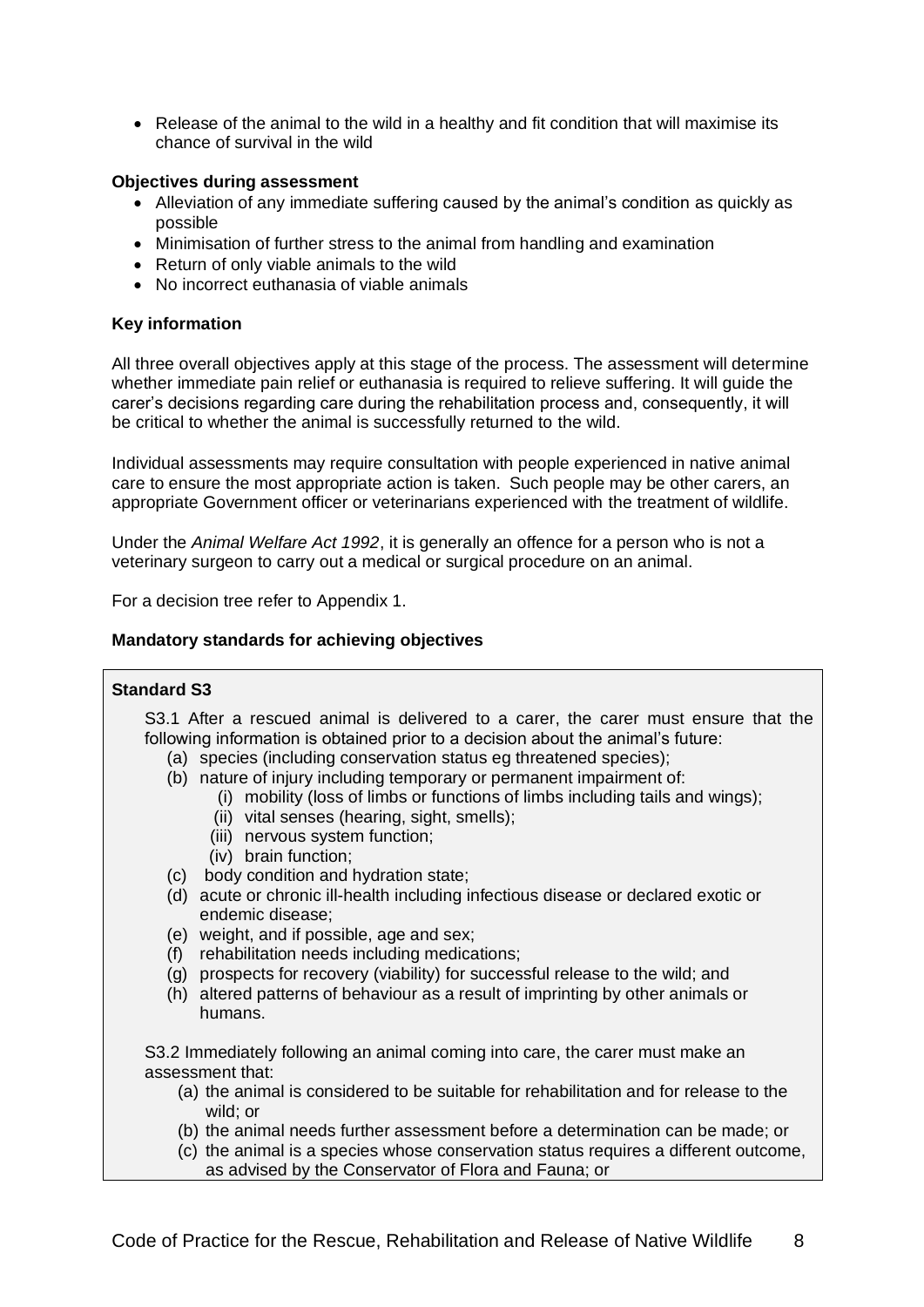(d) the only humane outcome for the animal is euthanasia.

S3.3 The carer must keep adequate records of assessment which, in addition to the above information, must include:

- (a) the time, date and detailed location where the animal was found (eg house number as well as street name); and
- (b) the name, address and telephone number of the person finding the animal.

S3.4 The carer must maintain ongoing records including a record of:

- (a) progress (mobility, flight, improvement in demeanour, weight gain or loss); and
- (b) the name of the carer responsible for rehabilitation; and
- (c) details of food intake and elimination; and
- (d) detailed instructions from veterinarians and experienced rehabilitators in relation to medication and care; and
- (e) the outcomes of rehabilitation (release, death, euthanasia, escape) and the date of the outcome and, where relevant, the place of release.

S3.5 The carer must assess progeny of animals brought in with a parent in the same way as the parent.

S3.6 Where it becomes evident that efforts to rehabilitate an animal for release to the wild are likely to fail or have failed the carer must adopt one of the following options in relation to the animal:

- (a) euthanasia; or
- (b) in exceptional circumstances, for example if the species is threatened, referral to the Conservator of Flora and Fauna.

## **Additional information**

Examples of where further treatment is needed before the animal can be properly assessed include where:

- stress treatment and/or pain control are needed before the animal is calm and stable enough for assessment; or
- further investigation is needed to determine internal injuries or disease, which may in turn require consultation with another person, for example a veterinarian experienced in native animal care, or an experienced native animal carer.

Regular assessment of the animal during care is required to ensure that recovery without undue suffering continues, and that successful release to the wild remains the most likely outcome.

If an animal fails to adjust to the rehabilitation process, for example by showing signs of continual stress impeding physical recovery, it must be euthanased, as required by S3.2(d).

Euthanasia is the usual outcome where any of the following conditions apply (veterinary advice may be helpful in reaching a decision):

- the animal has injuries or disease of such a nature that death is imminent or it will not recover sufficiently to survive in the wild;
- the animal would not survive without radical surgery which would prevent its return to the wild;
- the animal is suffering from chronic, un-relievable pain;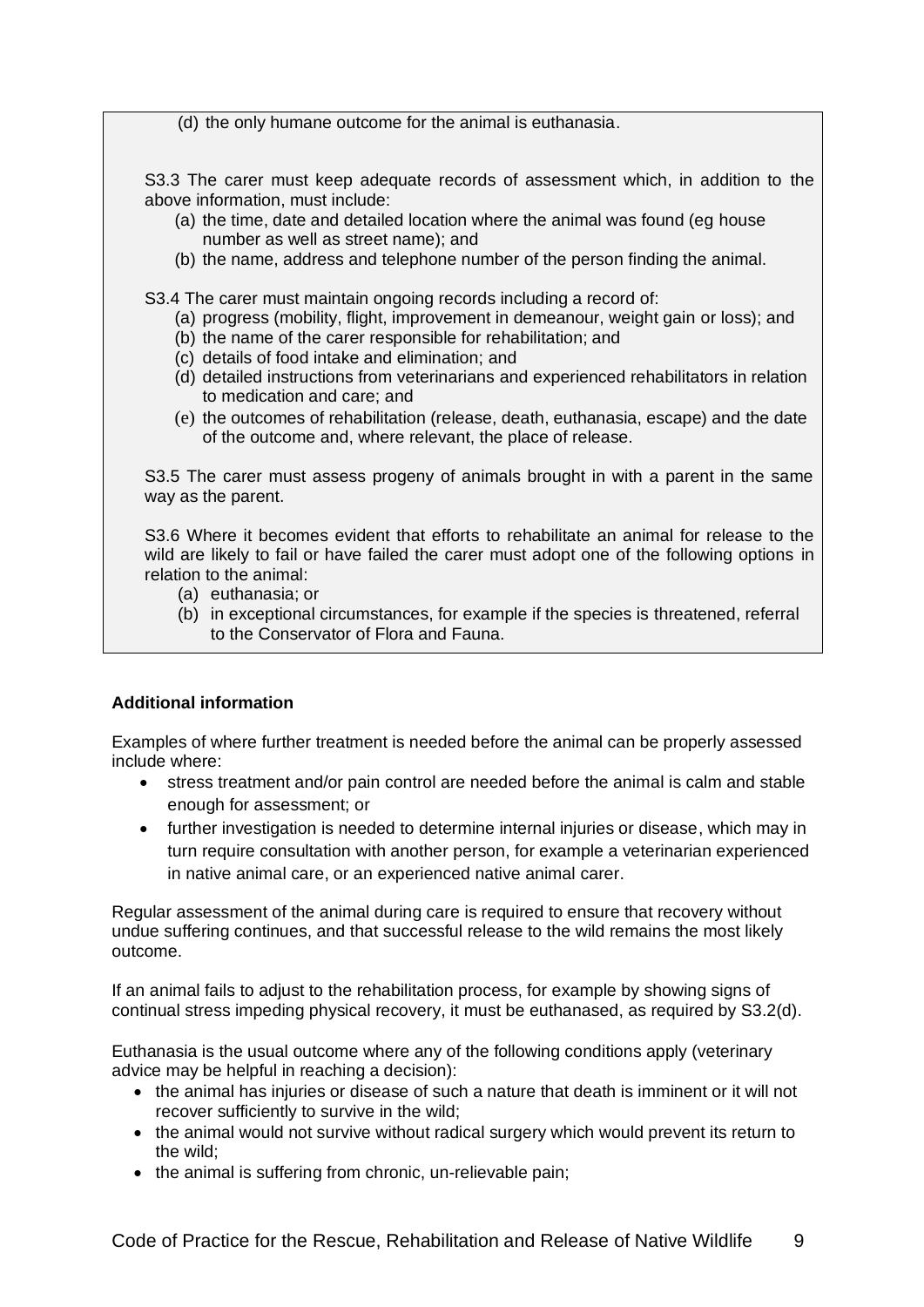- the animal is suffering from an untreatable and fatal disease, such as Beak and Feather disease in Psittacine species;
- the animal is suffering from an exotic disease, eg. Paramyxovirus;
- the animal would be subjected to prolonged, severe and un-relievable suffering prior to recovery;
- the animal is at such an early stage of development that it is unlikely to survive to maturity;
- the animal's advanced age renders it unable to survive in its natural habitat; or
- there is no suitable release location, including as a result of habitat destruction or overcrowding (which, for example, causes stress dermatitis in possums).

If the animal is a non-indigenous wild animal the *Nature Conservation Act 2014* prohibits its release in the ACT except in accordance with a licence*.*

## <span id="page-11-0"></span>**4. EUTHANASIA**

## **Overall welfare objective:**

• Alleviation of the immediate suffering of the animal

## **Objective during euthanasia:**

• Timely and humane death of sick, injured or orphaned animals assessed as not suitable for rehabilitation

## **Key information**

Euthanasia refers to the intentional ending of a life to relieve pain or suffering. Where an ill or injured animal has no prospect of ever being free of severe pain, euthanasia is regarded as the only humane option.

Even if an animal can be healed of an injury or illness, if there is no prospect of it ultimately being returned to the wild, the most humane course of action is usually to euthanase it as soon as possible because wild animals can rarely live in captivity without ongoing emotional distress.

When accredited carers are required to perform euthanasia, a method appropriate for the species and size of the animal, based on veterinary advice and/or in accordance with other codes of practice, must be employed to minimise pain and suffering of the animal. When euthanasia is to be by barbiturate overdose, this must be carried out by or under the supervision of a veterinarian.

## **Mandatory standards for achieving objectives**

## **Standard S4**

- S4.1 Persons conducting euthanasia of animals must ensure that:
	- (a) the method used to kill an animal causes no pain or fear and, as far as possible, leaves the animal unaware that it is in danger; and
	- (b) rapid loss of consciousness occurs immediately followed by death; and
	- (c) a lack of heartbeat and corneal reflexes is confirmed prior to disposal of the body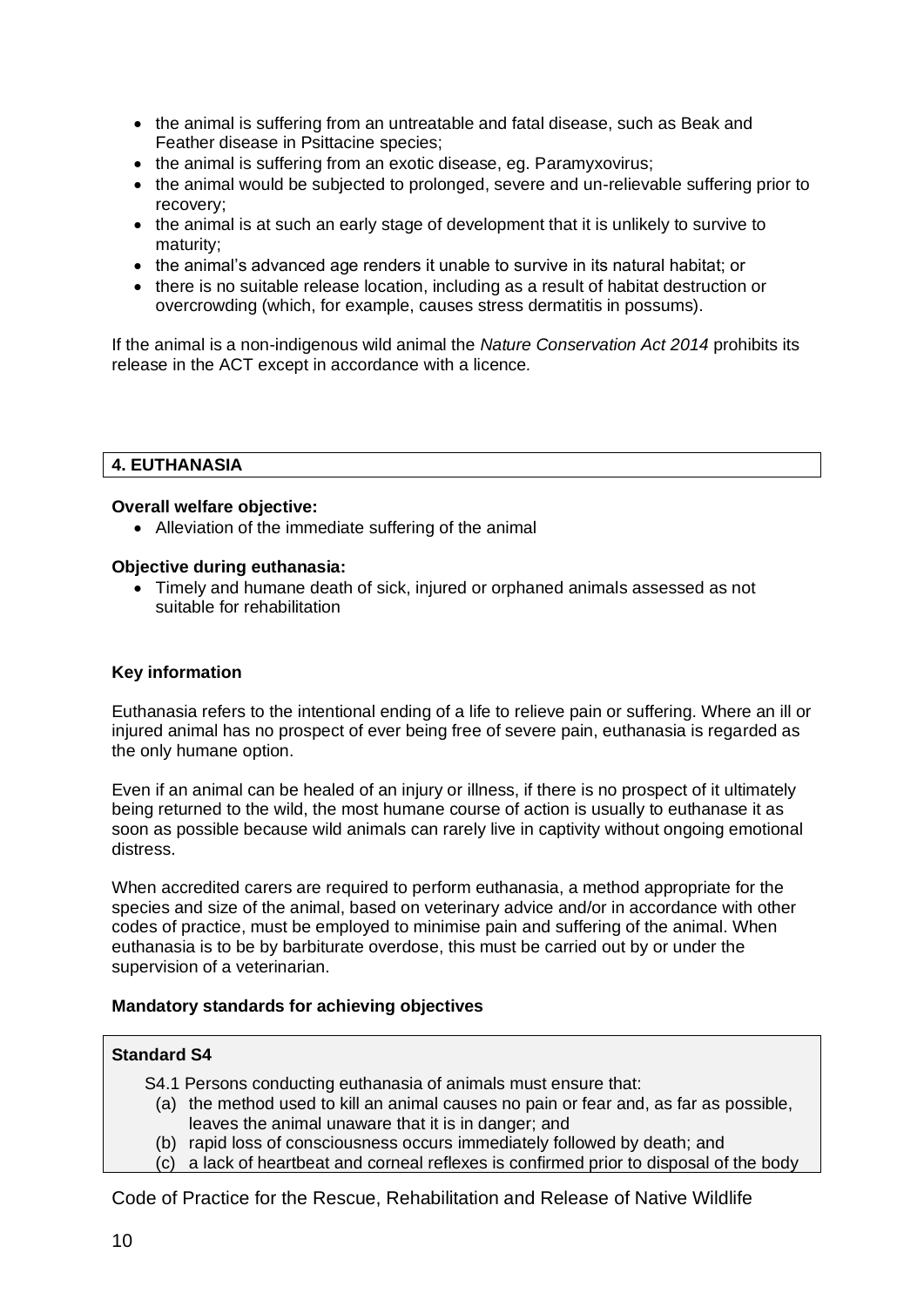to ensure that death has occurred.

S4.2 No person may euthanase an animal by:

- (a) suffocation by drowning, strangulation or chest compression; or
- (b) freezing or burning; or
- (c) use of any poisonous substance which does not achieve painless and rapid unconsciousness for euthanasia purposes;
- (d) air embolism; or
- (e) exsanguination (bleeding out) or decapitation without prior stunning; or
- (f) electrocution or microwave irradiation; or
- (g) any other method that imposes or is likely to impose unreasonable pain, suffering or distress on the animal.

## **Additional information**

The preferred method of euthanasia is by barbiturate overdose administered by a veterinarian. However the following methods can also be used in the field, or if a barbiturate dose is not practical (for example, if the animal is aggressive or not approachable or the barbiturate cannot be administered in a timely manner):

- shooting with a rifle for large animals;
- stunning followed by cervical dislocation followed by immediate destruction of the brain for small birds and mammals (less than 0.5kg);
- stunning followed by immediate destruction of the brain for reptiles and amphibians.

Administering poison to a native animal without reasonable excuse or laying poison for a native animal is prohibited under the *Animal Welfare Act 1992*. Poisoning can occur through ingestion, absorption through the skin, injection, insertion, or inhalation.

## <span id="page-12-0"></span>**5. CARE AND MANAGEMENT DURING REHABILITATION**

## **Overall welfare objectives**

- Appropriate care during rescue, rehabilitation and rearing
- Release of the animal to the wild in a healthy and fit condition that will maximise its chance of survival in the wild

## **Objectives during care and management:**

- Appropriate accommodation for each animal in care
- Prevention of further injury
- Minimisation of stress
- Recovery of health and natural behaviours
- Conditions that prevent further illness
- Prevention of transfer of illness between animals or between people and animals
- Prevention of releasing carriers of disease into wild populations
- Optimum growth in young animals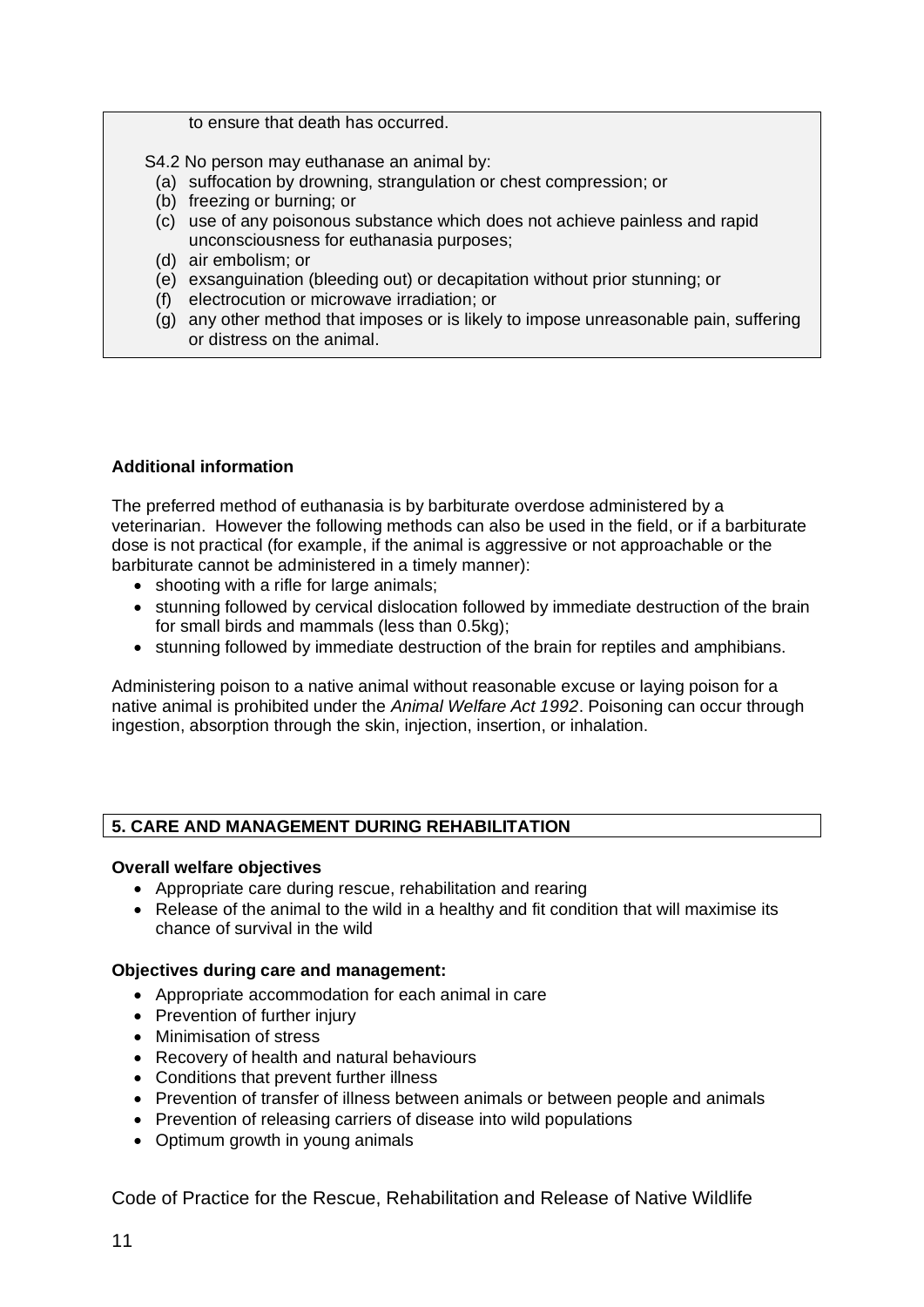- Release of young animals as soon as is practical and at about the same age they would leave their parents in the wild
- Prevention of humanisation or imprinting
- Health care and veterinary attention to each animal as needed

## **Key information**

Appropriate accommodation, care and management are needed to minimise stress throughout the animal's captivity and during the release process. Ongoing, repeated or prolonged stress can result in reduced growth rates, retarded recovery, abnormal behaviour (for example self-mutilation and stereotypic behaviour) and increased mortalities. Potential stressors need to be identified and eliminated early to avoid any detrimental health impact on the animal. Other health threats, such as the introduction or spread of disease, also need to be controlled.

Contact with domestic animals or with people other than the carer must be avoided for multiple reasons: to minimise stress, to prevent the introduction of disease, and to avoid imprinting or humanisation.

Carer organisations and individuals should use available current scientifically based information and other animal welfare codes of practice to constantly improve and enhance care methods.

## <span id="page-13-0"></span>**5.1 Housing**

## **Objectives of housing**

- Appropriate accommodation for each animal in care
- Prevention of further injury
- Minimisation of stress
- Recovery of health and natural behaviours

## **Key information**

Overcrowding can be a major stressor. Each species has a density threshold at which stress will become a problem, reducing their ability to recover. There are recommended enclosure sizes in Appendix 2.

Additionally, co-housing with other species can cause stress as a result of unequal competition and other adverse responses. In particular, the sight, smell and noise of predator / prey species is very stressful to animals which are the predator's natural prey.

On the other hand, individuals of social species are likely to be stressed if not housed with others of their own species.

Carers may need to network to distribute animals across rehabilitation facilities so that no species is overcrowded, so that different species are not housed together, and so that social animals of the same species can be housed together.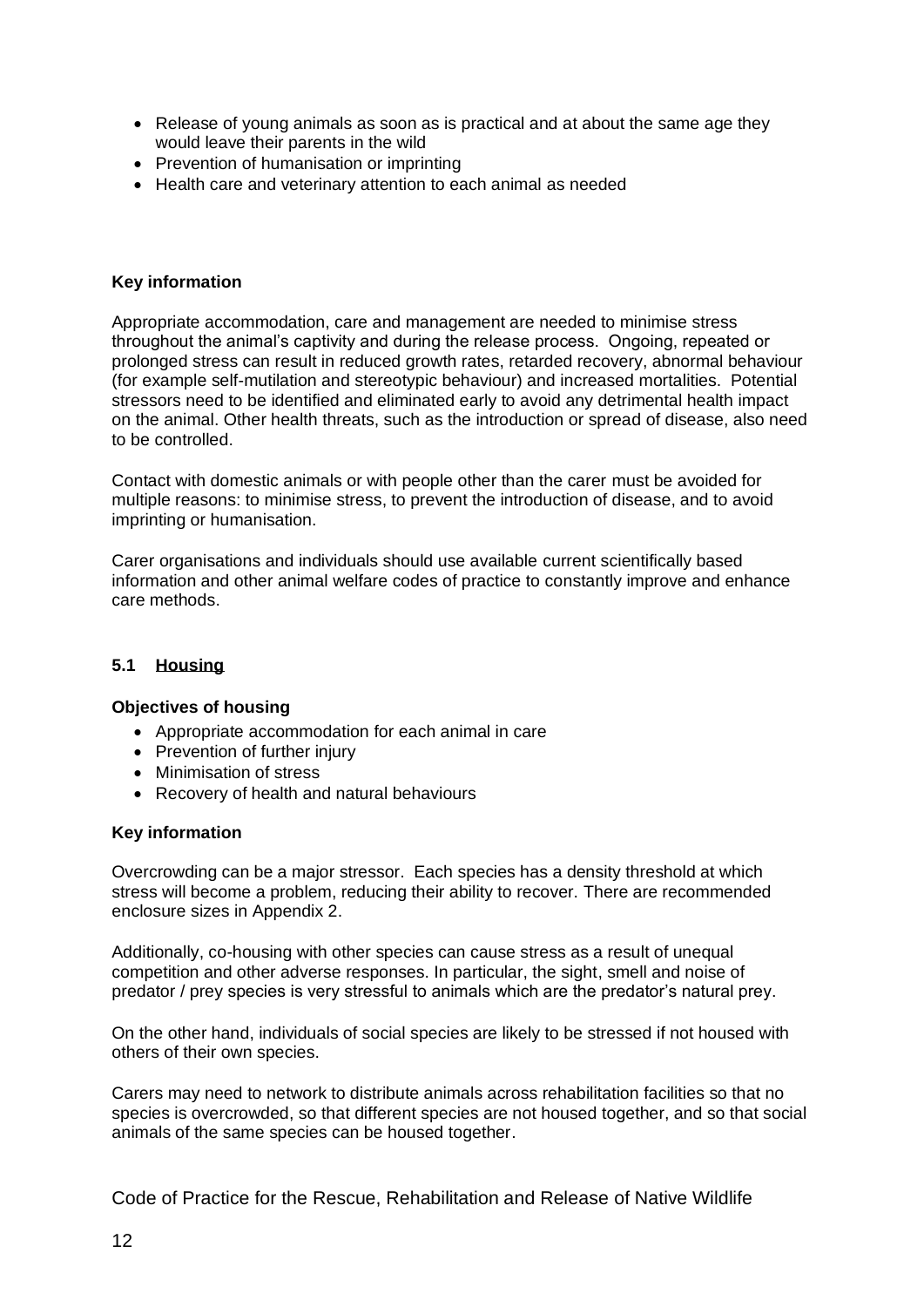The housing appropriate to any animal will vary as the animal moves through intensive care to recovery to pre-release. Section 5.1 (housing) should be read in conjunction with 5.2 (hygiene).

At all stages of recovery the housing should be exposed to the natural diurnal light cycle. Species that would normally be exposed to direct sunlight for a substantial proportion of the day (most species that are active during the day) must have access to direct sunlight in their housing. For species that would only rarely be exposed to direct sunlight (such as nocturnal species that hide during the day), the housing should still be exposed to a natural light cycle, preferably using natural (direct or indirect) light, but if this is impractical artificial light that includes UV should be used. Species that hide during the day must be provided with appropriate structures to hide within the housing. Sunlight promotes healing and recovery, and exposing the housing to a natural diurnal light cycle maintains the animals' acclimatisation to this cycle.

## **Mandatory standards for achieving objectives**

## **Standard S5.1**

S5.1.1The carer must provide housing that:

- (a) reflects requirements appropriate for the stage of rehabilitation and species; and
- (b) is suitable for the species being cared for and for the level of rehabilitation being undertaken (intensive care, recovery or pre-release); and
- (c) gives suitable shelter from the elements in accordance with the stage the animal has reached in the recovery process; and
- (d) is the right size for rehabilitation and to maintain or gain fitness; and
- (e) maintains a natural day/night cycle, and provides access to direct sunlight for species that are active during the day; and
- (f) has cage furniture (perches, food receptacles, water supply, substrate, nesting boxes) that is suitable for the species and stage of rehabilitation and does not pose a danger to the animal; and
- (g) as far as possible, imitates the natural habitat for the species being rehabilitated.
- S5.1.2 The carer must keep incompatible species separate during rehabilitation.

S5.1.3 Where more than one animal of the same species are in care, the carer must house the animals together (at an appropriate time of rehabilitation), unless the species is solitary in the wild or aggressively territorial.

S5.1.4 The carer must ensure that intensive care housing:

- (a) maintains a constant temperature (monitored with a thermometer and regulated with a thermostat) to optimise normal body functions for the species being cared for; and
- (b) provides enough space for some movement and to maintain a normal posture; and
- (c) provides appropriate cage furniture for the level of physical ability of the animal; and
- (d) is large enough to provide a hiding place and to keep food and water away from soiled areas; and
- (e) provides protection from auditory and visual stimuli, eg. by being in a quiet room with the cage opening covered with a towel; and
- (f) is adequately ventilated but not subject to draughts; and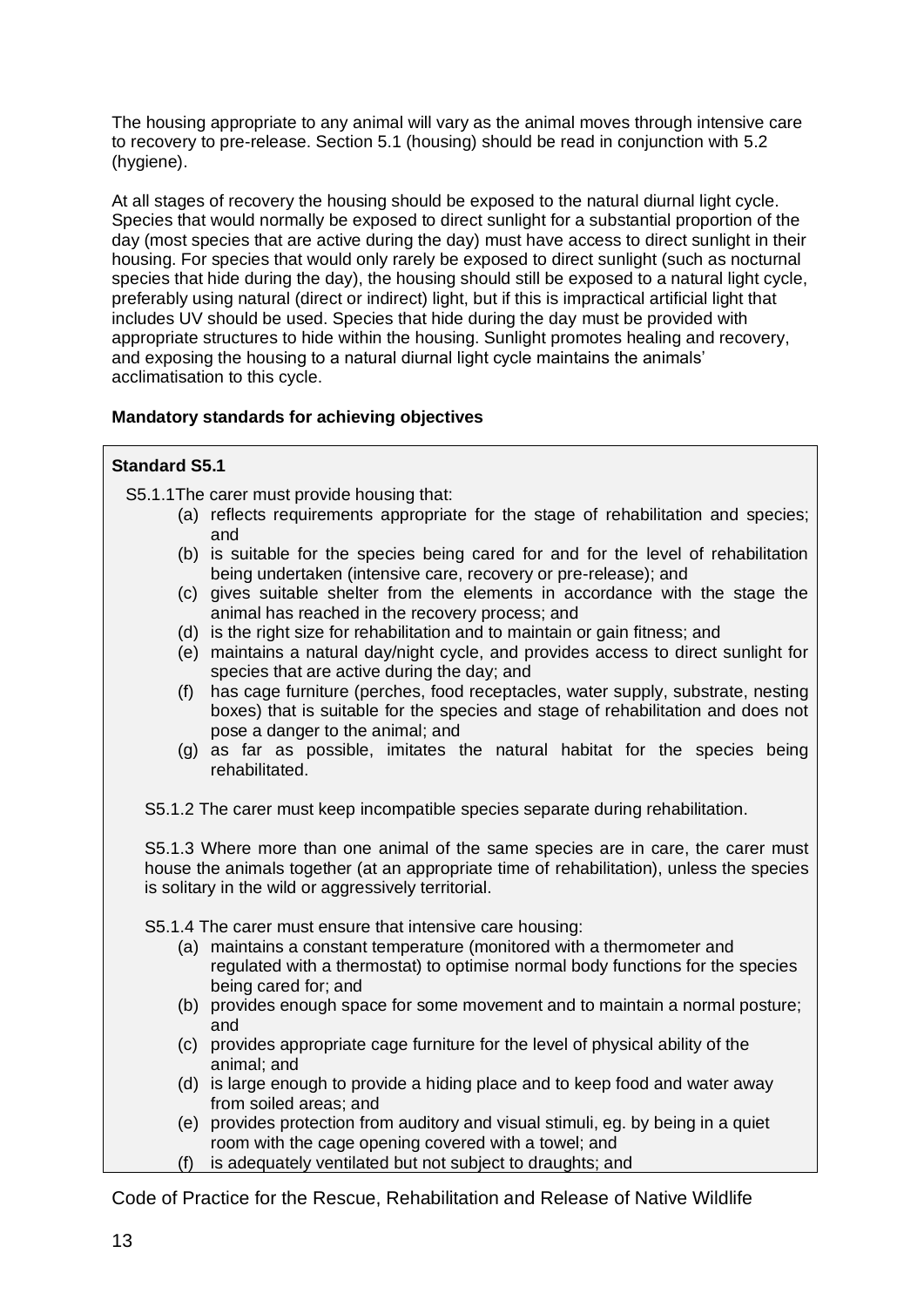| (g) is constructed to facilitate easy cleaning including replacement of substrate<br>daily or more often if required.                                                                                                                     |
|-------------------------------------------------------------------------------------------------------------------------------------------------------------------------------------------------------------------------------------------|
| S5.1.5 The carer must ensure that recovery housing:                                                                                                                                                                                       |
| (a) provides enough space for free movement but allows for easy and quick<br>capture; and                                                                                                                                                 |
| (b) is large enough to allow the animal to move to a warmer or cooler part of the<br>enclosure; and                                                                                                                                       |
| (c) provides hiding spaces and appropriate cover for species as they would<br>experience in the wild; and                                                                                                                                 |
| (d) where provided for birds:<br>(i) for perching birds, has different size perches that are high enough for the<br>tails to be clear of the substrate; or<br>(ii) for waterbirds, has water deep enough for swimming and a dry area with |
| soft substrate.                                                                                                                                                                                                                           |
| S5.1.6 The carer must ensure that pre-release housing:                                                                                                                                                                                    |
| (a) allows expression of natural behaviours, including flying where relevant, in an<br>enclosure large enough to maintain fitness; and                                                                                                    |
| (b) allows the animal to fully adapt to natural climatic conditions, including current<br>weather patterns; and                                                                                                                           |
| (c) provides for the needs of the species, where relevant, as follows:                                                                                                                                                                    |
| (i) for perching birds, provides a variety of perches designed to suit the size<br>of bird and habits of the species being housed (eg. limb-perching and<br>ledge-perching birds); or                                                     |
| (ii) for waterbirds and seabirds, provides a pool of clean water deep enough<br>for swimming and to take pressure off their legs, and a dry area covered<br>with a soft substrate; or                                                     |
| (iii) for possums, provides nest boxes and branches at various heights with<br>foliage cover; or                                                                                                                                          |
| (iv) for macropods, allows open areas and shrubs for hiding, places for dust<br>bathing and obstacles to jump over; or                                                                                                                    |
| (v) for wombats and echidnas, provides a deep, hard-packed substrate for<br>digging; or                                                                                                                                                   |
| (vi) for flying foxes, provides an area large enough for flying with appropriate<br>hanging framework.                                                                                                                                    |

## <span id="page-15-0"></span>**5.2 Hygiene**

## **Objectives of hygiene**

- Conditions that prevent further illness
- Prevention of transfer of illness between animals or between people and animals

## **Key information**

Good hygiene practices are central to the rehabilitation task. All carers should develop a routine that maintains a high standard of cleanliness, both to prevent the spread of disease and to provide comfortable living conditions for the animals under care. Further standards in relation to the quarantining of animals are provided in Standard 5.3 Quarantine.

Pest control should be carried out for all rehabilitation facilities.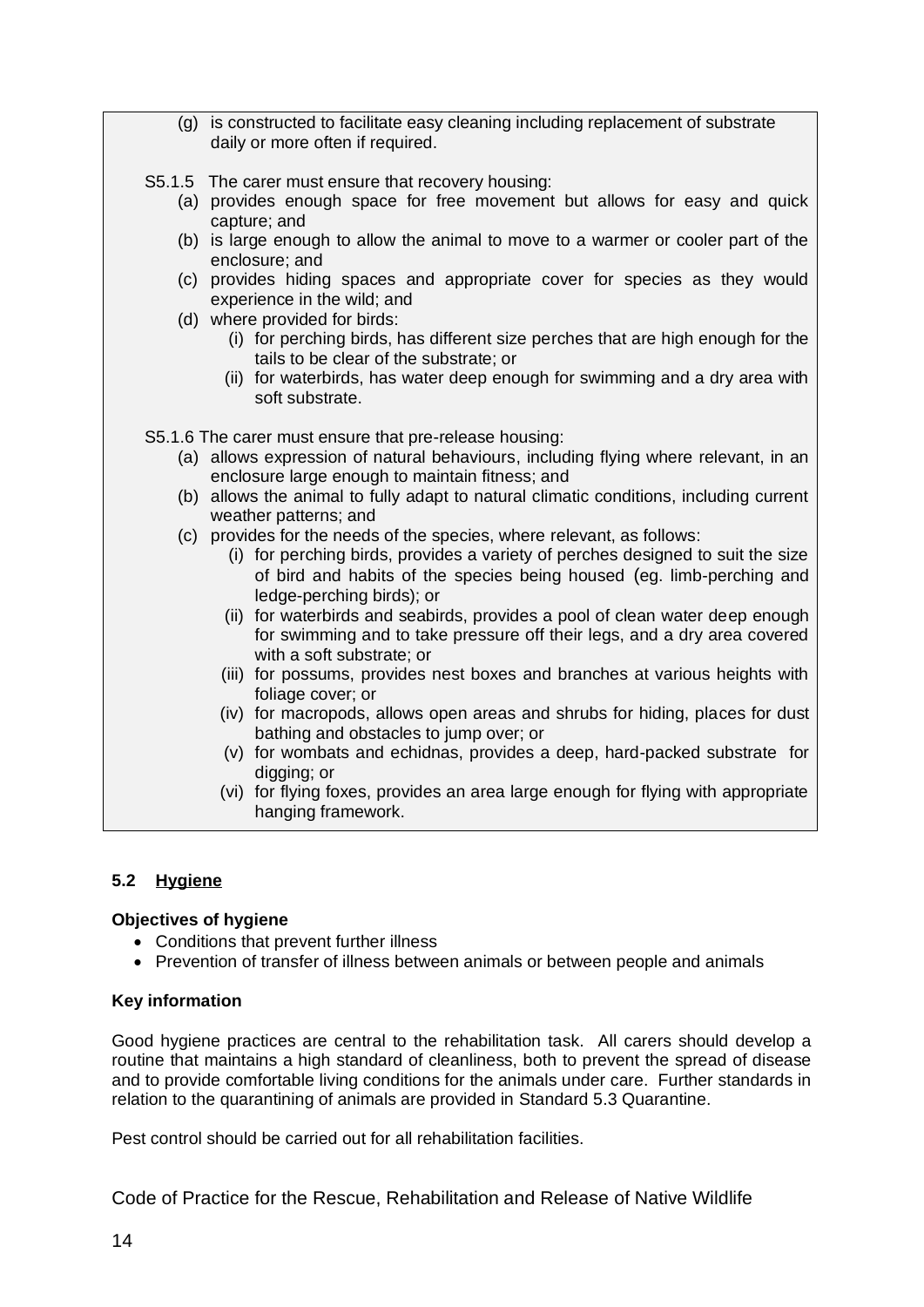## **Mandatory standards for achieving objectives**

## **Standard S5.2**

S5.2.1 The carer must ensure that enclosures, cage furniture, bedding, food and water containers, transport containers and substrate are thoroughly cleaned with antiseptic solutions suitable for native animals and rinsed with water between each occupant and the next.

S5.2.2 The carer must keep housing free of pests and toxic materials.

S5.2.3 The carer must adopt the following good hygiene practices:

- (a) separate cloths are used for each cage to minimise the spread of infection; and
- (b) the order of cleaning is from the enclosure of the healthiest animal to the most ill animal; and
- (c) pouches and liners housing orphaned marsupials are changed as soon as possible after they become wet or soiled without causing undue stress to the orphan; and
- (d) basic hygiene measures, such as hand washing, are followed before and after handling each animal; and
- (e) feeding stations are kept clear of potential faecal contamination; and
- (f) food and water containers are cleaned daily; and
- (g) faeces, used litter and uneaten food are disposed of to prevent spread of disease.

S5.2.4 When an animal is in intensive care, the carer must ensure all substrates (towels, artificial grass, etc) are changed each time the cages are cleaned, and more often if necessary.

## <span id="page-16-0"></span>**5.3 Quarantine**

## **Objectives of quarantine:**

- Prevention of transfer of illness between animals or between people and animals
- Prevention of releasing carriers of disease into wild populations

## **Key information**

A number of exotic and endemic animal diseases are declared under the *Animal Diseases Act 2005*. If a person has reasonable grounds for believing that an animal is infected with a declared exotic or endemic disease, the person must advise the Chief Veterinary Officer in writing and separate the animal from any other animal that is not infected with the disease. The Chief Veterinary Officer may direct actions to be undertaken to control the spread of disease.

The Threat Abatement Plan for Psittacine Beak and Feather Disease requires that any parrot presenting with the disease be euthanased.

Carers should be generally aware of any transmissible diseases or parasites new animals might be carrying, even if they currently show no symptoms, and should make themselves aware of the incubation periods for these diseases. When in doubt, carers should seek expert advice. Isolation should be consistent with the longest incubation period for any likely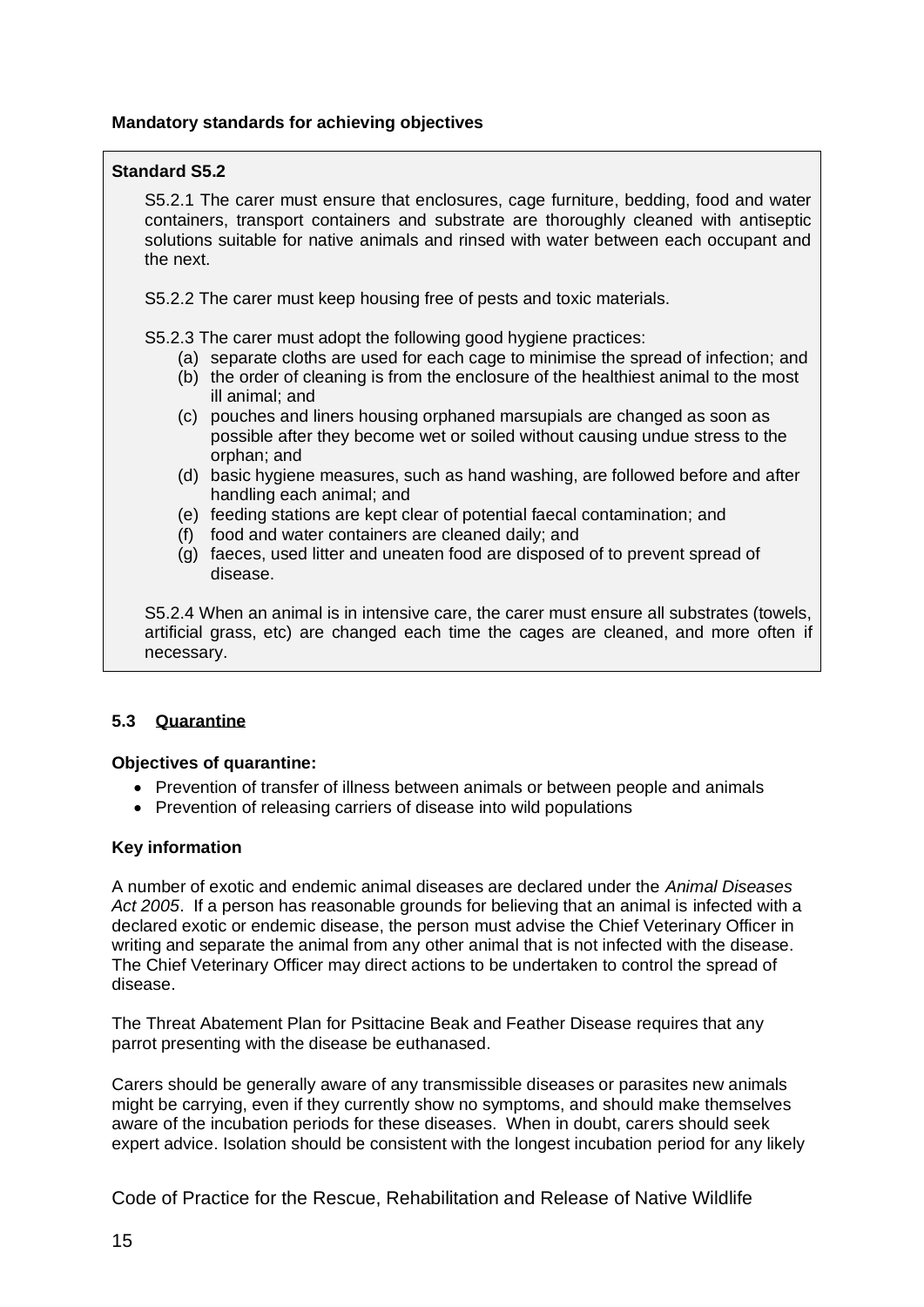disease. Signs of disease include coughing, sneezing, abnormal breathing, discharges from eyes or nose and diarrhoea.

Additionally, there are a number of zoonotic diseases, ie diseases that can be passed from an animal to a carer or vice versa. Carers are required to be aware of these diseases and take particular caution during rescue and rehabilitation. Some of these diseases can cause serious illness and some are potentially fatal. Carers should follow medical advice on suitable strategies to prevent or minimise the chances of passing zoonotic diseases to or from animals in their care. All animals should be considered potential disease carriers throughout their period in care. If a carer is carrying a zoonotic disease that could be passed to an animal he/she must take precautions to limit the spread of that disease by using masks and wound coverings as necessary.

## **Mandatory standards for achieving objectives**

## **Standard S5.3**

S5.3.1The carer must ensure that each newly arrived animal is visually assessed to be free of infectious disease before it is housed near other native fauna.

S5.3.2 The carer must ensure that:

- (a) any animal suspected of having an infectious disease is quarantined until examined by a veterinarian; and
- (b) animals with infectious diseases are kept separate from other animals throughout rehabilitation; and
- (c) animals showing signs of parasitic infection are kept separate until the parasites are removed.

S5.3.3 The carer must ensure that any parrots with obvious symptoms of Psittacine Beak and Feather Viral Disease are immediately euthanased on arrival and disposed of to prevent cage contamination.

S5.3.4 The carer must ensure that carcasses of animals that have been euthanased by barbiturate overdose or are suspected or known to have suffered from an infectious disease are incinerated or buried at a depth that will prevent scavengers from reaching them.

## **Additional information**

Isolation from other animals, domestic animals and people other than the carer is especially important for stressed animals, which are more susceptible to infection.

Proper and rapid response to Psittacine Beak and Feather Viral Disease in cockatoos and other parrots is vital as the virus is almost indestructible and is easily passed on through contact and aerial contamination. Frogs found in fruit boxes in supermarkets must not be released because they are unlikely to be indigenous to the Canberra area. Frogs with Chytrid fungus infection can be cured if treated early, and if they are a local species, can be released.

There are legislated requirements governing the disposal of contaminated waste and sharps. Abiding by these requirements will protect other animals from cross-infection or injury.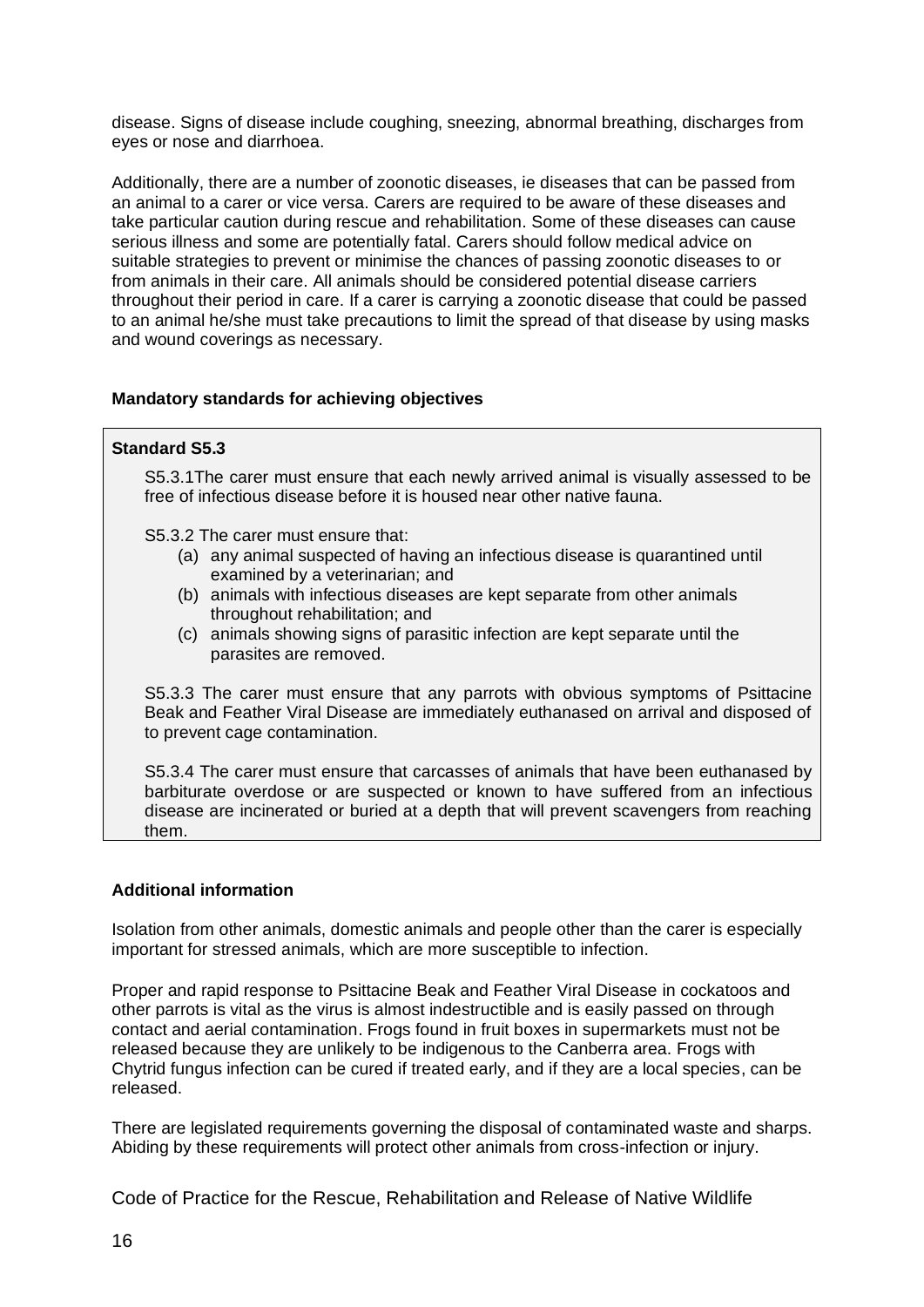## <span id="page-18-0"></span>**5.4 Feeding**

## **Objectives of feeding**

- Minimisation of stress
- Recovery of health and natural behaviours
- Optimum growth in young animals
- Release of young animals as soon as is practical and at about the same age they would leave their parents in the wild

#### **Key information**

Good nutritional management is essential for rapid recovery and maximum healing potential, growth and normal development in young animals and for maximising the development of natural behaviour and survival techniques. Information on appropriate nutrition for different species of native animal can be obtained from various expert sources including CSIRO and University of Sydney.

Approximating the natural diet for the species and offering the food in the normal position the wild animal would find it minimises the impact of stress due to captivity and stimulates normal digestive function. For example a lizard must be fed where it lives on the ground and a nectivorous bird must be fed in foliage where it would normally find nectar.

Knowledge of the normal feeding habits of each species is necessary. Vitamin and mineral deficiency is a disorder associated with prolonged captivity in a wide range of species, and should be anticipated and prevented by proper diet with supplementation.

## **Mandatory standards for achieving objectives**

#### **Standard S5.4**

S5.4.1 The carer must provide food of a suitable and balanced nutritional quality, as appropriate to the animal's species and age, in quantities sufficient to promote recovery or physical development, without overfeeding.

S 5.4.2 The carer must give all young animals being prepared for release (fledgling birds, juvenile mammals, independent reptiles, etc) at least 80% native foods of the type and species that are found at the release site so that they recognise food when released.

S5.4.3 The carer must ensure that water is available at all times and, if required by the species, must also provide bathing water.

S5.4.4 The carer must weigh all animals regularly to assess progress of rehabilitation.

## **Additional Information**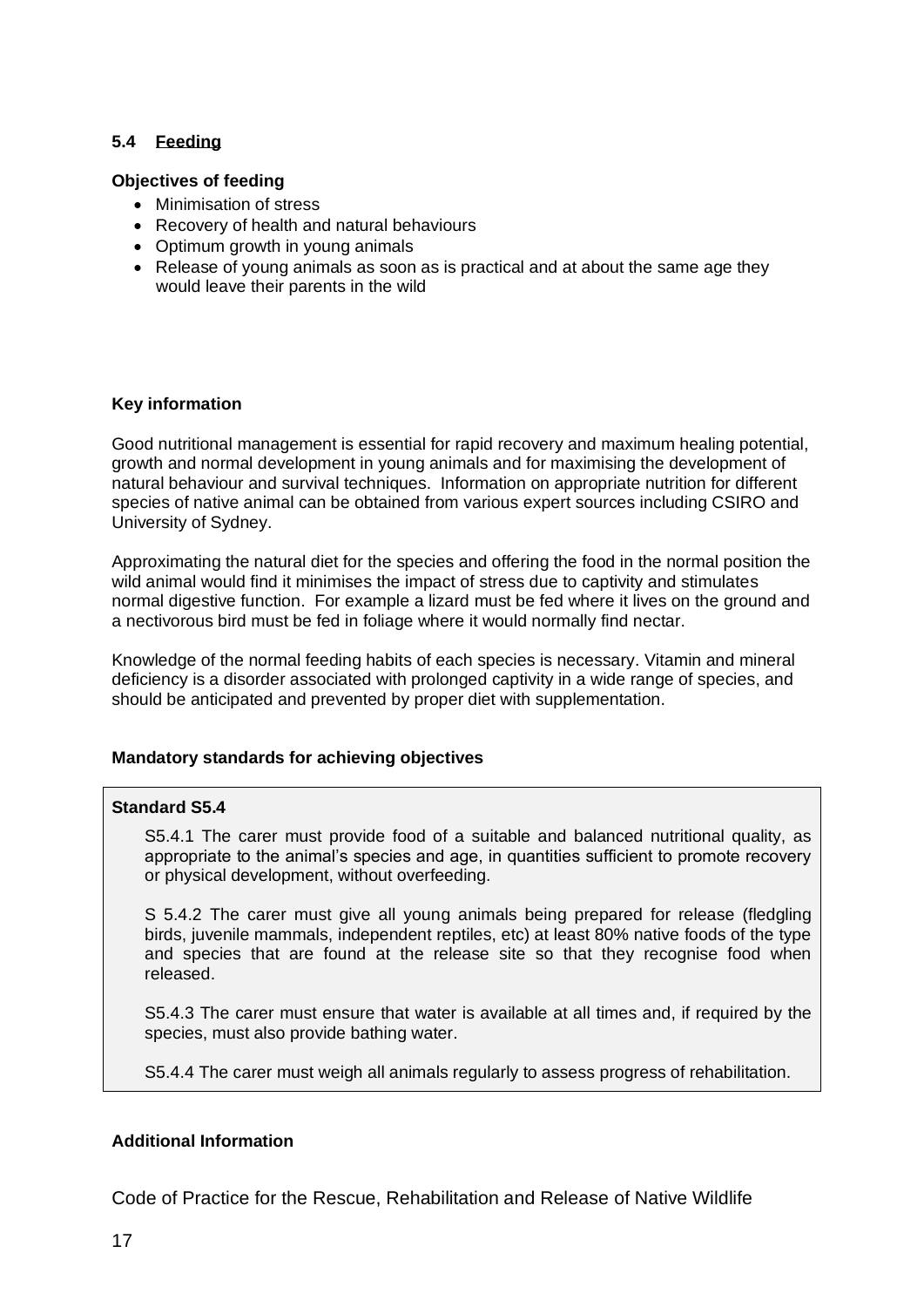Animals that are undernourished, overweight or unfit are less likely to survive after release. Quantity and quality of food are both important in maintaining weight and fitness close to the optimum. It should be noted that the feeding of live vertebrate prey to an animal is prohibited under the *Animal Welfare Act 1992*. It is permissible to present for feeding freshly and humanely killed captive-bred prey.

## <span id="page-19-0"></span>**5.5 Humanising and Imprinting**

#### **Objectives of prevention of humanising and imprinting**

- Recovery of health and natural behaviours
- Prevention of humanisation or imprinting

#### **Key information**

Humanising occurs when a young animal is not allowed to develop at a natural rate due to inappropriate sequencing of food and housing during the rearing process and it becomes dependent on the carer. This condition potentially limits its chance of survival in the wild.

Imprinting occurs when a carer allows a young animal to think of him/her as a parent with the result that the animal either will not fully recognise con-specifics and may not survive in the wild, or when mature may approach humans for food or display mating behaviour.

In addition native animals raised with or in close proximity to domestic pets will not recognise these species as predators when released. For adult animals, the opposite problem occurs: the sight, sound and smell of domestic animals are highly stressful to them.

## **Mandatory standards for achieving objectives**

#### **Standard S5.5**

The carer must:

- (a) avoid bonding closely with wild native animals that are being rehabilitated; and
- (b) avoid contact with the animal more than is necessary to provide appropriate care; and
- (c) minimise exposure of native animals to domestic pets and other people.

#### **Additional information**

Unless the animal is naturally of a solitary species, eg an echidna, every attempt should be made to raise two or more of the same species together. Methods that can be used to help avoid imprinting include minimising contact with an animal, not looking into the animal's eyes and not talking to the animal.

## <span id="page-19-1"></span>**6. RELEASE OF ANIMALS TO THE WILD**

#### **Overall welfare objective:**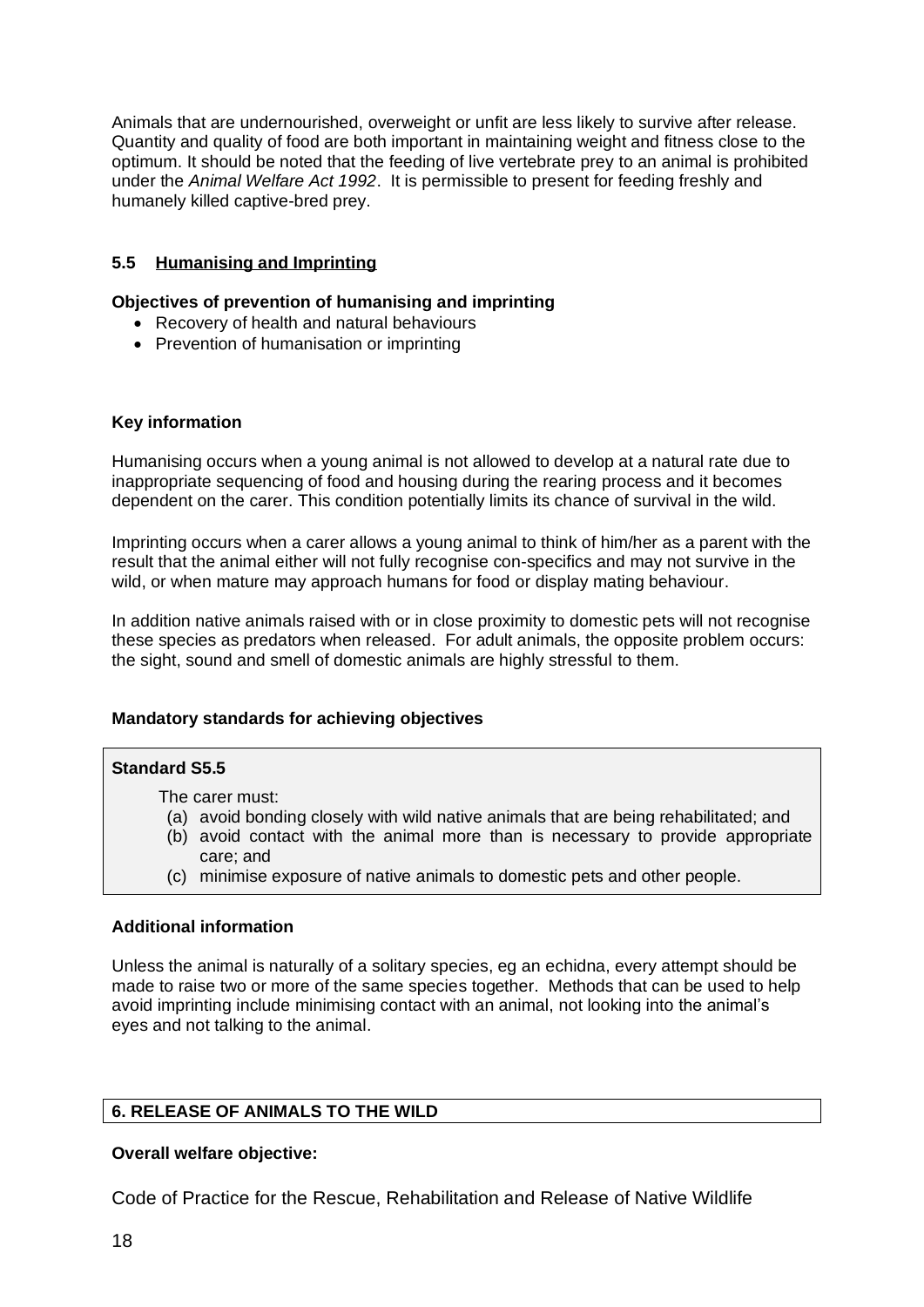• Release of the animal to the wild in a healthy and fit condition and in a location that will maximise its chance of survival in the wild

## **Objectives during release**

- Release of rehabilitated animals in the area from which they came
- Release of hand-reared animals at a time and in an area where their chances of survival are maximised
- Release of animals only when they are physically and mentally acclimatised to prevailing conditions
- Release of animals only when they are physically fit and well

## **Key information**

Wherever possible, the animal should be released into a suitable habitat, and location as close as possible to where it was collected without putting it at risk. If animals are released at locations remote from where they are found there are risks such as the spread of latent diseases or parasites into other native populations, genetic contamination and other negative impacts on wildlife populations, and the released individual, at the recipient site. The timing of release can also be important, eg for migratory species that are in a given region only at particular times of the year.

The animal should not be transported across a physical boundary that it would not normally cross or further than it would normally move.

Some examples of maximum distances moved by native animals are as follows:

- migratory birds and flying-foxes may move across eastern Australia;
- large kangaroos may move up to 100 km;
- wombats may move up to 50 km;
- many mammals do not move further than 10 km and some territorial species, (eg. brushtail possums), rarely move more than 100 m;
- many birds and reptiles do not move further than 1 km.

It is important for hunting animals or animals with highly specialised diets to have the skills necessary to survive in the wild without ongoing human assistance. In these cases, the animals may have to be taught to hunt or weaned to an appropriate diet prior to release.

Readiness for release should be confirmed by a veterinarian or experienced animal carer.

## **Mandatory standards for achieving objectives**

## **Standard S6**

S6.1 Before releasing a rehabilitated animal, the carer must ensure that:

- (a) the animal has been fed; and
- (b) the physical health of the animal (including fitness, freedom from disease and parasites, correct weight for age) is obtained; and
- (c) the animal has food-finding skills to survive in the wild; and
- (d) the animal can recognise and avoid predators (including pets); and
- (e) the animal is not humanised or imprinted (see section 5.5); and
- (f) if of a social species, hand reared animals can recognise and interact normally with con-specifics;
- (g) the animal is being released at a suitable time of year; and
- (h) the animal is released as soon as practical once it reaches health and fitness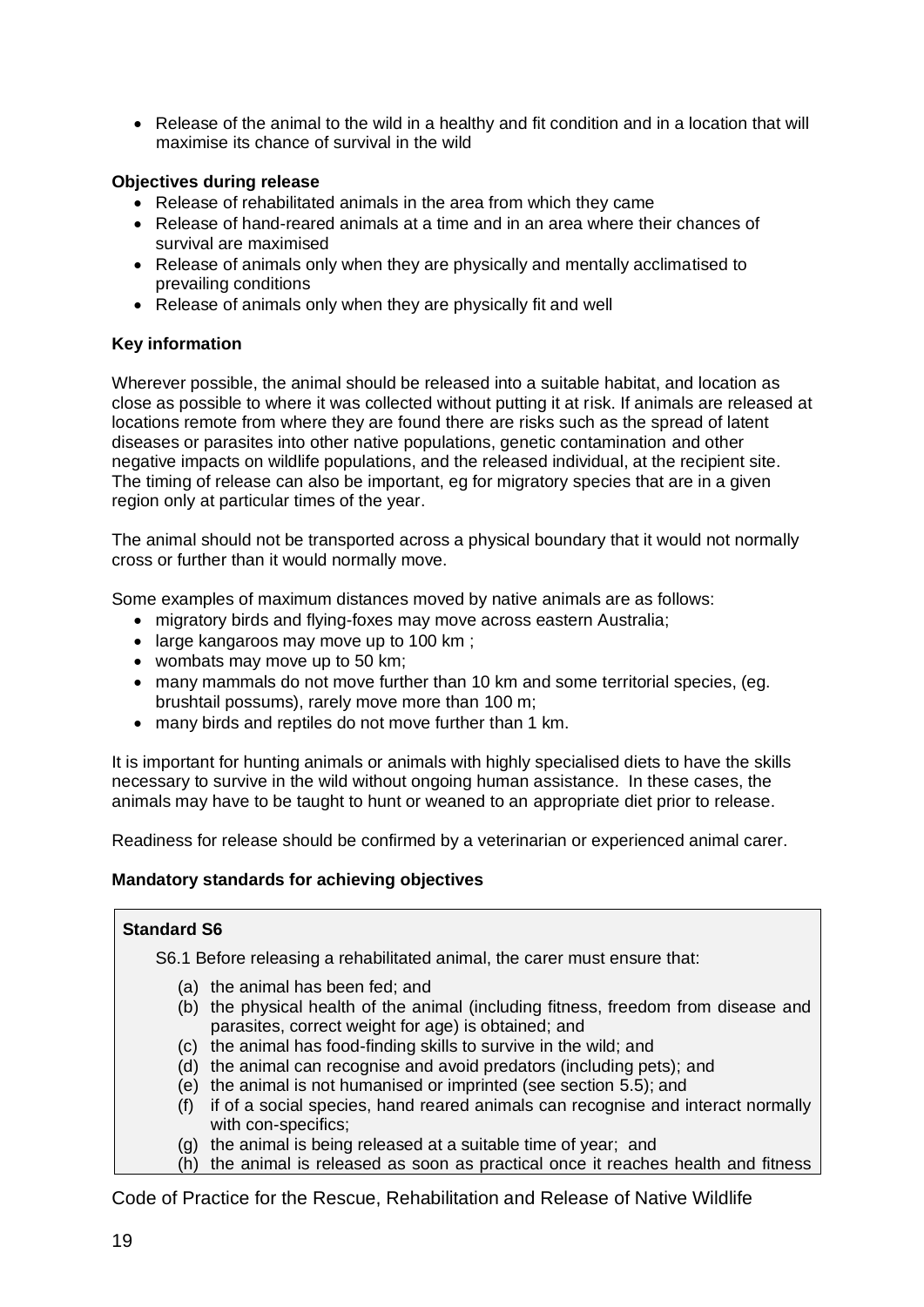required in the wild; and

(i) no animal is released under circumstances which may cause additional stress, such as extremes of weather, or the wrong time of day (eg releasing nocturnal animals during daylight).

S6.2 The carer must ensure that the release site:

- (a) is an appropriate habitat for the species; and
- (b) has adequate food resources; and
- (c) is occupied by members of the same species; and
- (d) does not place the animal at high risk of injury; and
- (e) has infrastructure for post-release support for hand-reared animals if required, eg. flying foxes.

S6.3 The carer must ensure that the release site is not:

- (a) subject to clearing or development in the near future;
- (b) a National Park or nature reserve, unless prior approval for the release has been obtained from the responsible ACT Government agency.

## **Additional information**

Additional requirements apply to certain types of animal:

- Reptiles should be released only on warm days in spring or summer when their activity levels are high.
- Microbats, an insectivorous species, should be released only during periods of high insect abundance and when nights are warm, for example, spring and summer with night-time temperatures not under 12° C.
- A flying fox should be released at a time of day that enables it to immediately investigate its environment. Morning is an appropriate release time for an adult flyingfox being 'hard' released. Late afternoon is an appropriate release time for a flying-fox being 'soft' released from a creche.
- Social animals, such as parrots and gliders, should be housed in a group as early as possible to enable a social group to develop before release and be released in a group.
- Progeny of wildlife being held for rehabilitation should be released to the wild when self-sufficient and at the location where the mother was found.
- Possums should be supplied with a north-facing possum box and ringtail possums with a drey (nest), at least 3 metres high in a tree.

To achieve a better release outcome adult animals should be released to the area from where they came, as they are already familiar with food and shelter opportunities. However, if an animal is a territorial species and has been in care for enough time to lose its territory other release sites should be sought, for example, magpies can be released into a "juvenile" or "bachelor" group.

Hand-reared animals are best released at a time when wild juveniles of the same species are dispersing and in an area where con-specifics reside, where there is no likelihood of overcrowding, and where there is a plentiful food supply and shelter. This ensures that they are still recognised as a juvenile and do not have to compete with dominant adults.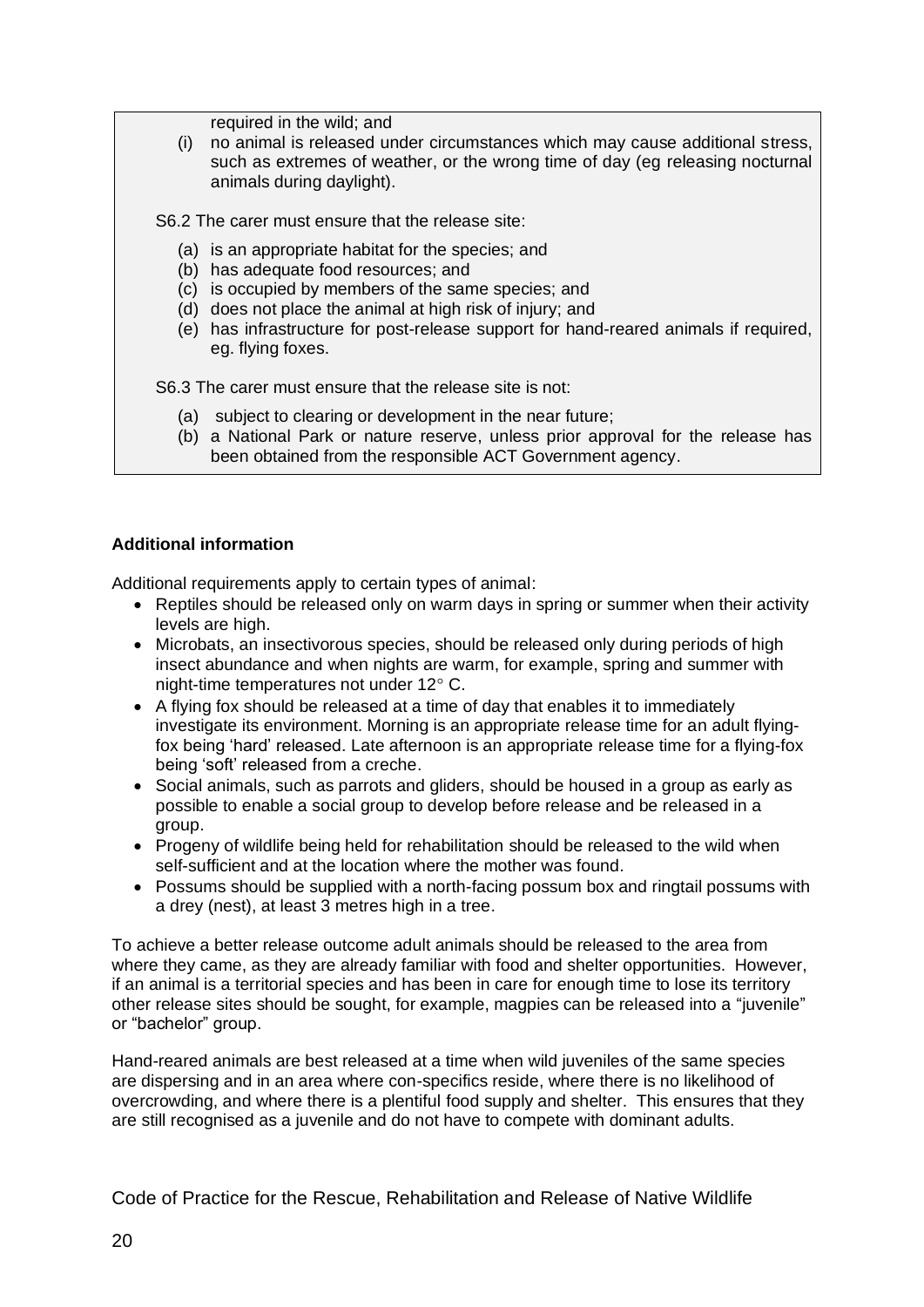## <span id="page-22-0"></span>**7. ADMINISTRATIVE RESPONSIBILITIES**

## **Overall welfare objectives**

- Alleviation of the immediate suffering of the animal
- Appropriate care during rescue, rehabilitation and rearing
- Release of the animal to the wild in a healthy and fit condition and in a location that will maximise its chance of survival in the wild

## **Objectives of administrative responsibilities**

- Appropriate licensing of organisations which rehabilitate native animals
- Compliance with the conditions of the licence and this Code by organisation members
- Appropriate training and assessment of competence of organisation members before they are permitted to undertake rescue, rehabilitation or release of native animals

## **Key information**

The *Nature Conservation Act 2014* requires records of the wildlife cared for by approved organisations and individuals to be kept as a condition of obtaining and holding a licence. Record keeping assists in the treatment, rehabilitation and release of the animals and will provide valuable case history information for the future, and provides an important resource for other carers.

## **Mandatory standards for achieving objectives**

## <span id="page-22-1"></span>**7.1 Carers (Organisations)**

## **Standard S7.1**

S7.1.1 Organisations that are licensed to rehabilitate and care for wildlife must:

- (a) clearly inform members of their responsibilities under the licence and this Code; and
- (b) monitor their members' activities to ensure they comply with the conditions of the licence and this Code; and
- (c) alert new members to the likely resource demands on the carer (both financial and in time), prior to their committing to the care of an animal; and
- (d) ensure that wildlife carers operating under their authority have relevant training and update skills every three years to keep up with current rehabilitation methods and changes to this Code and other relevant codes of practice; and
- (e) have in place procedures, in the event that a carer does not adhere to the licence and Code conditions, in the form of disciplinary recommendations with a time frame leading to possible membership termination.

S7.1.2 Wildlife carer organisations must not permit an individual to operate under the organisation's licence unless satisfied that the individual understands:

- (a) the objectives of animal rehabilitation; and
- (b) the basic principles of wildlife ecology (eg. population increase/decrease, habitat selection, competition, and predator-prey interactions); and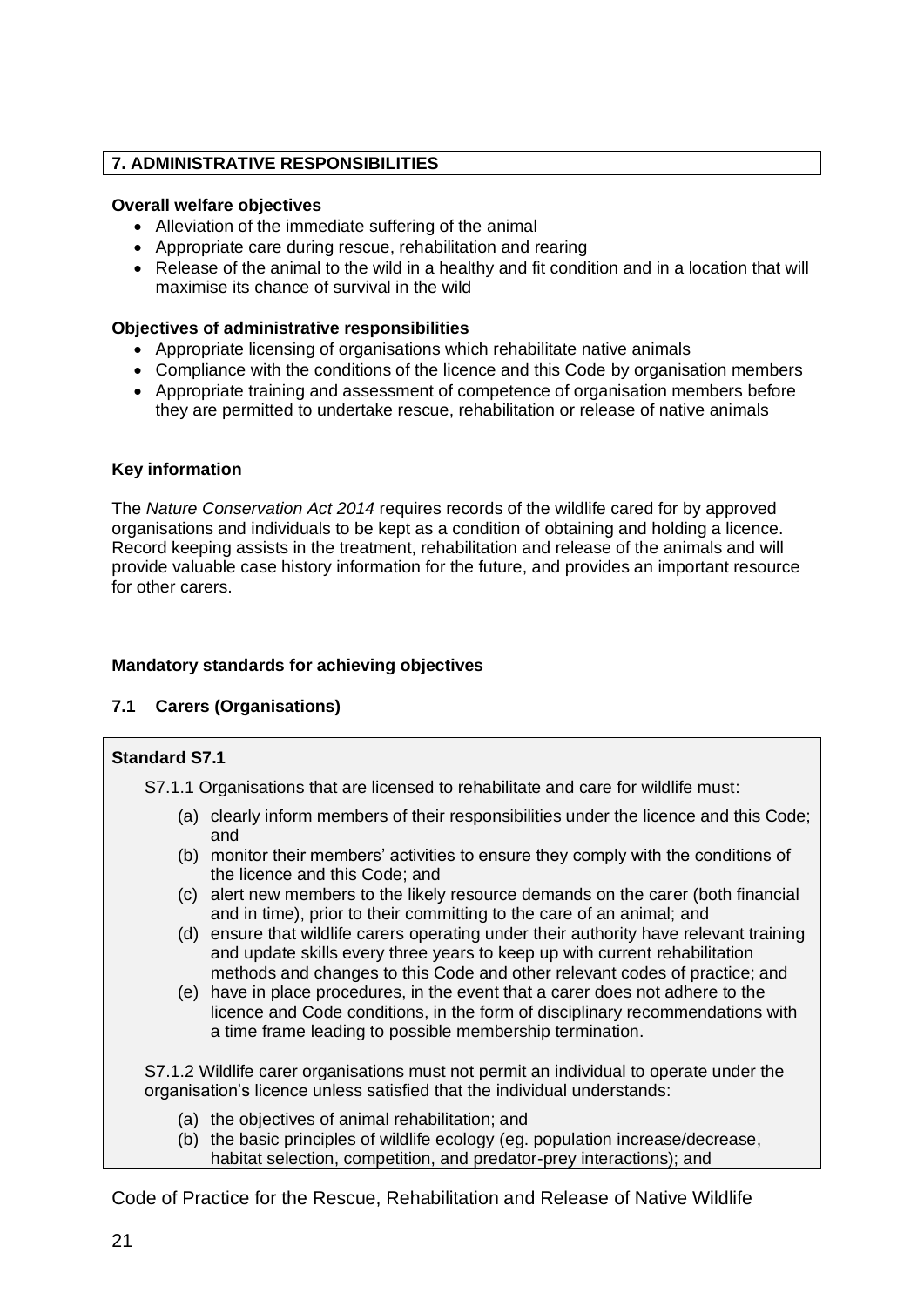- (c) animal behaviour (eg. feeding, predator avoidance and social interactions); and
- (d) the health and safety issues associated with wildlife rehabilitation (eg. disease transmission, managing hazardous chemicals, such as cleaning chemicals and veterinary drugs, and operating in dangerous locations and times); and
- (e) how to keep accurate records.

S7.1.3 Wildlife carer organisations must not permit an individual to operate under the organisation's licence unless satisfied that the individual is competent in:

- (a) species identification; and
- (b) animal handling techniques for rescue, rehabilitation and release; and
- (c) first aid for injured animals; and
- (d) recognising the signs of disease; and
- (e) good animal husbandry (housing, food, hygiene requirements of each species' life stages).

S7.1.4 Wildlife carer organisations must not permit an individual to operate under the organisation's licence to care for flying foxes or bats unless the individual is vaccinated for Rabies.

## <span id="page-23-0"></span>**7.2 Carers (Individuals)**

## **Standard S7.2**

Individual carers operating under a licence held by a wildlife carer organisation must:

- (a) abide by the rules of the organisation, the licence held by the organisation and relevant Codes of Practice; and
- (b) attend training, both initial and ongoing, and maintain skills and competencies in the care of native animals; and
- (c) be responsible for the welfare of each animal in their care during rehabilitation and release; and
- (d) maintain such records as are required by the rules of the organisation.

## <span id="page-23-1"></span>**7.3 Importation and Exportation**

Some circumstances require that native animals are either returned to NSW or brought into to the ACT. In order to facilitate this a reciprocal Import/Export licence is required for each animal, issued by the relevant ACT and NSW licensing authorities.

Such circumstances may include where:

- facilities for care are unavailable in the ACT;
- release of an animal is to take place into a habitat that is no longer available in the ACT; or
- an animal has been rehabilitated in one jurisdiction but is to be released to the place it was found, which is in the other jurisdiction.

## <span id="page-23-2"></span>**8. MEDIA ACCESS AND DISPLAY OF ANIMALS**

## **Overall Welfare Objective**

• Appropriate care during rescue, rehabilitation or rearing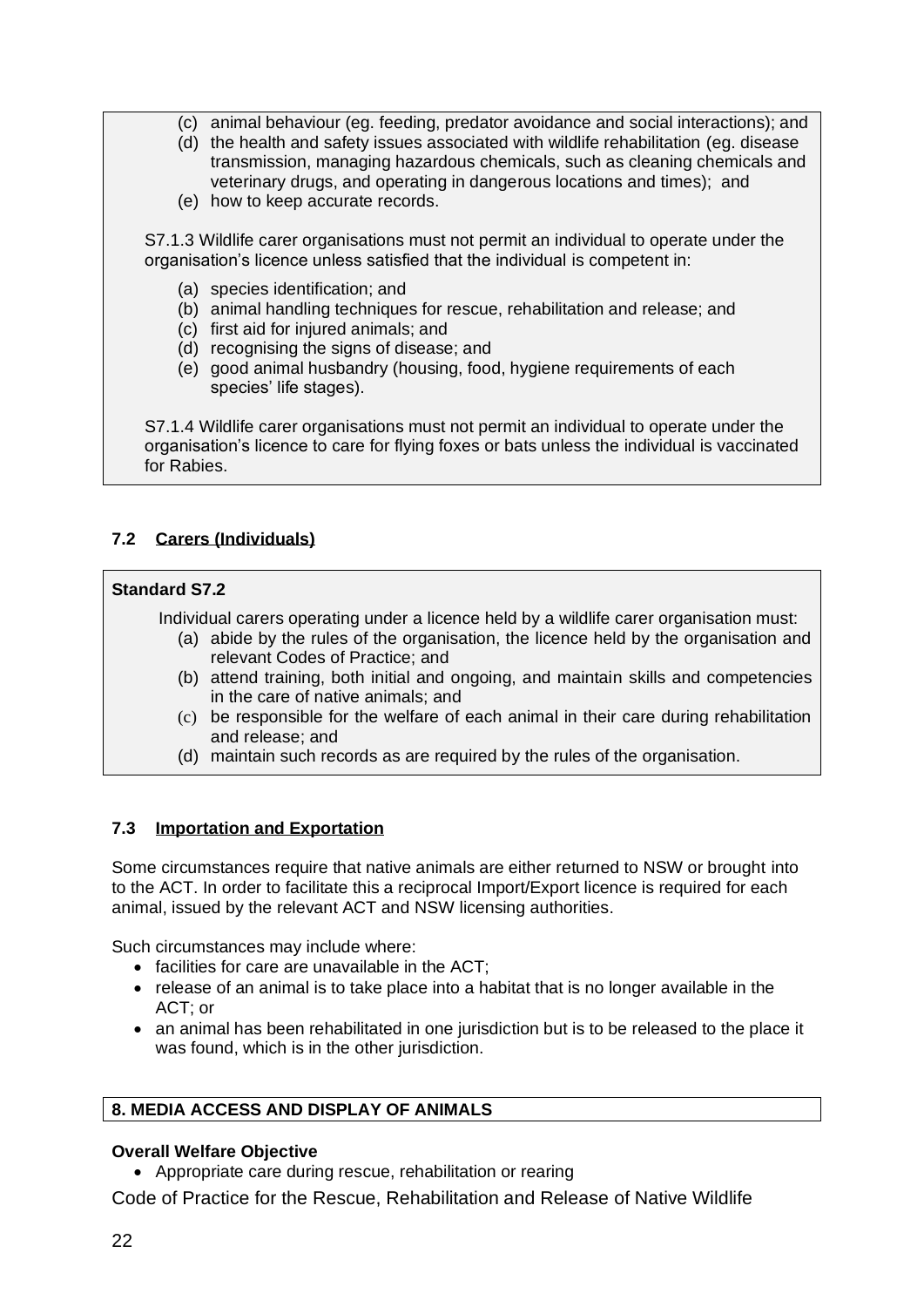## **Welfare objectives of media access and display of animals**

- That the welfare of the animal is in no way compromised by additional stress
- That media access or display occurs only when the animal is at an appropriate stage of rehabilitation

## **Key information**

Media access and displays of rescued animals or animals in care should be conducted only with the purpose of:

- training other carers;
- improving public awareness and consideration of the needs of native animals or animals generally;
- increasing awareness and appreciation of native animals or animals generally;
- conservation of the species and its habitat;
- recruitment of suitable carers; or
- fundraising for use in achieving the objectives of this Code.

A Letter of Authority to Display must be sought by the organisation for each event from the Licensing Officer at TAMS as required by the *Nature Conservation Act 2014*.

In general, native animals are not appropriate for public display because stress may compromise their wellbeing. Some animals may be less stressed than others by such exposure, for example, a pouched animal is less stressed than a juvenile. Media access may, in some cases, encourage interest in native animals and their rehabilitation as well as membership of native animal organisations.

Each case should be carefully considered in light of the carer's knowledge of the animal's temperament ensuring the access or display does not compromise the rehabilitation process.

## **Mandatory standards for achieving objectives**

#### **Standard S8**

The carer must not display animals unless:

- (a) it is considered necessary for the successful rehabilitation of the animal or supports the process of wildlife rehabilitation; and
- (b) the welfare of the animal is not compromised in any way; and
- (c) the animal is at a stage of rehabilitation where it is unlikely to be stressed by the exposure; and
- (d) the conditions of the Letter of Authority to Display issued by TAMS are met.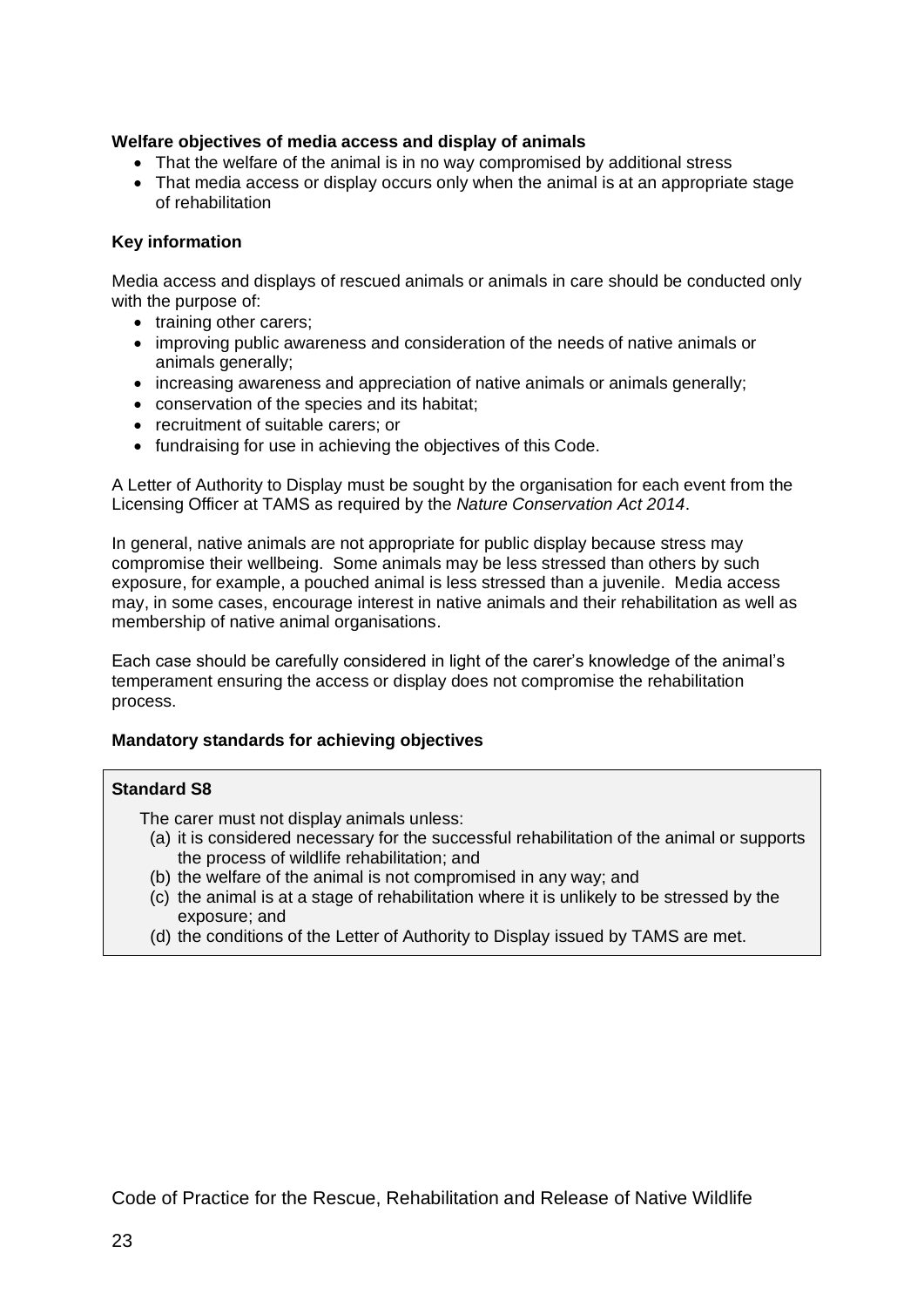## <span id="page-25-0"></span>**APPENDIX 1 Decision Tree for rescue and rehabilitation.**

This decision tree must be followed when determining how to respond to an encounter with a native animal.

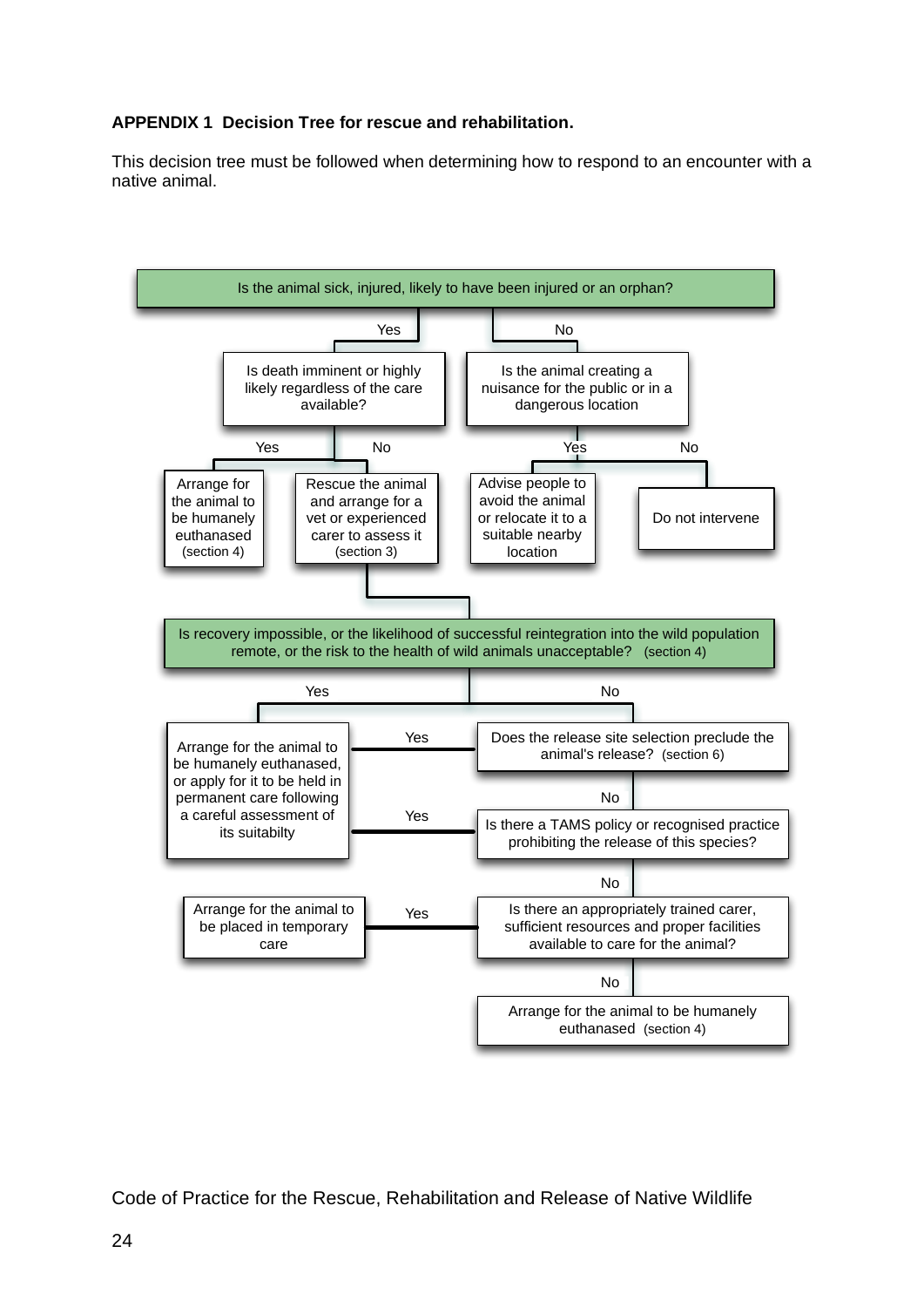## <span id="page-26-0"></span>**APPENDIX 2 Recommended enclosure sizes for temporary housing of fauna being rehabilitated.**

These recommended enclosure sizes are referenced from the NSW Code of Practice for Injured, Sick and Orphaned Protected Fauna.

## **Birds**

| <b>Birds Type of bird</b><br>(examples)                         | <b>Critical care</b><br>$L \times W \times H$ (m) | <b>Intermediate</b><br>Care<br>L x W x H<br>(m) | <b>Pre-release</b><br>LxWxH<br>(m) | Pond<br>size<br>(as %<br>of total<br>floor<br>area) |
|-----------------------------------------------------------------|---------------------------------------------------|-------------------------------------------------|------------------------------------|-----------------------------------------------------|
| Small passerines,<br>finches and wrens                          | $0.25 \times 0.15 \times$<br>0.2                  | $0.5 \times 0.4 \times$<br>0.7                  | $1.6 \times 1.3 \times$<br>2.2     | N/A                                                 |
| Small passerines,<br>parrots and pigeons                        | $0.35 \times 0.3 \times$<br>0.45                  | $0.5 \times 0.4 \times$<br>0.65                 | $2.3 \times 1.5 \times$<br>1.8     | N/A                                                 |
| Large passerines,<br>parrots, pigeons,<br>magpies and cockatoos | $0.5 \times 0.4 \times$<br>0.65                   | $1 \times 0.5 \times 0.65$                      | $2.3 \times 1.6 \times$<br>1.8     | N/A                                                 |
| Juvenile small<br>waterbirds (ducks and<br>grebes)              | $0.4 \times 0.4 \times 0.5$                       | 2x2x2                                           | $4 \times 2 \times 2$              | 25%                                                 |
| <b>Adult small waterbirds</b><br>(ducks and grebes)             | $1 \times 1 \times 1.5$                           | 2x2x2                                           | $4 \times 2 \times 2$              | 30%                                                 |
| Juvenile large<br>waterbirds (swans and<br>herons)              | $0.7 \times 0.7 \times 1$                         | $1 \times 1 \times 1.5$                         | $4 \times 2 \times 2$              | 40%                                                 |
| Adult large waterbirds<br>(swans and herons)                    | $1 \times 1 \times 1.5$                           | 2x2x2                                           | 6x3x2                              | 60%                                                 |
| Small seabirds (gulls,<br>cormorants and terns)                 | $0.4 \times 0.4 \times 0.5$                       | $0.6 \times 0.6 \times 1$                       | $4 \times 2 \times 2$              | 35%                                                 |
| Large seabirds<br>(albatrosses and<br>pelicans)                 | $0.7 \times 0.7 \times 1$                         | $1.5 \times 1 \times 1.5$                       | 6x3x2                              | 60%                                                 |
| Small raptors (kestrels<br>and hobbies)                         | $0.5 \times 0.5 \times 0.8$<br>(mf)               | $2 \times 2 \times 2$ (mf)                      | $5 \times 3 \times 5$ (mf)         | N/A                                                 |
| Juvenile large raptors<br>(eagles, hawks and<br>falcons)        | $0.5 \times 0.4 \times$<br>$0.65$ (mf)            | $1 \times 1 \times 1$ (mf)                      | $15 \times 10 \times 4$<br>(mf)    | N/A                                                 |
| Adult large raptors<br>(eagles, hawks and<br>falcons)           | $1 \times 1 \times 1$ (mf)                        | $3 \times 3 \times 3$ (mf)                      | $15 \times 10 \times 4$<br>(mf)    | N/A                                                 |
| Juvenile emus                                                   | $0.7 \times 0.4 \times 0.5$                       | 2x2x2                                           | $5 \times 3 \times 2$              | N/A                                                 |
| Adult emus                                                      | $1.5 \times 0.7 \times 1$                         | 5x5x2                                           | $10 \times 10 \times 2$            | N/A                                                 |

Note: (mf) denotes mesh-free enclosure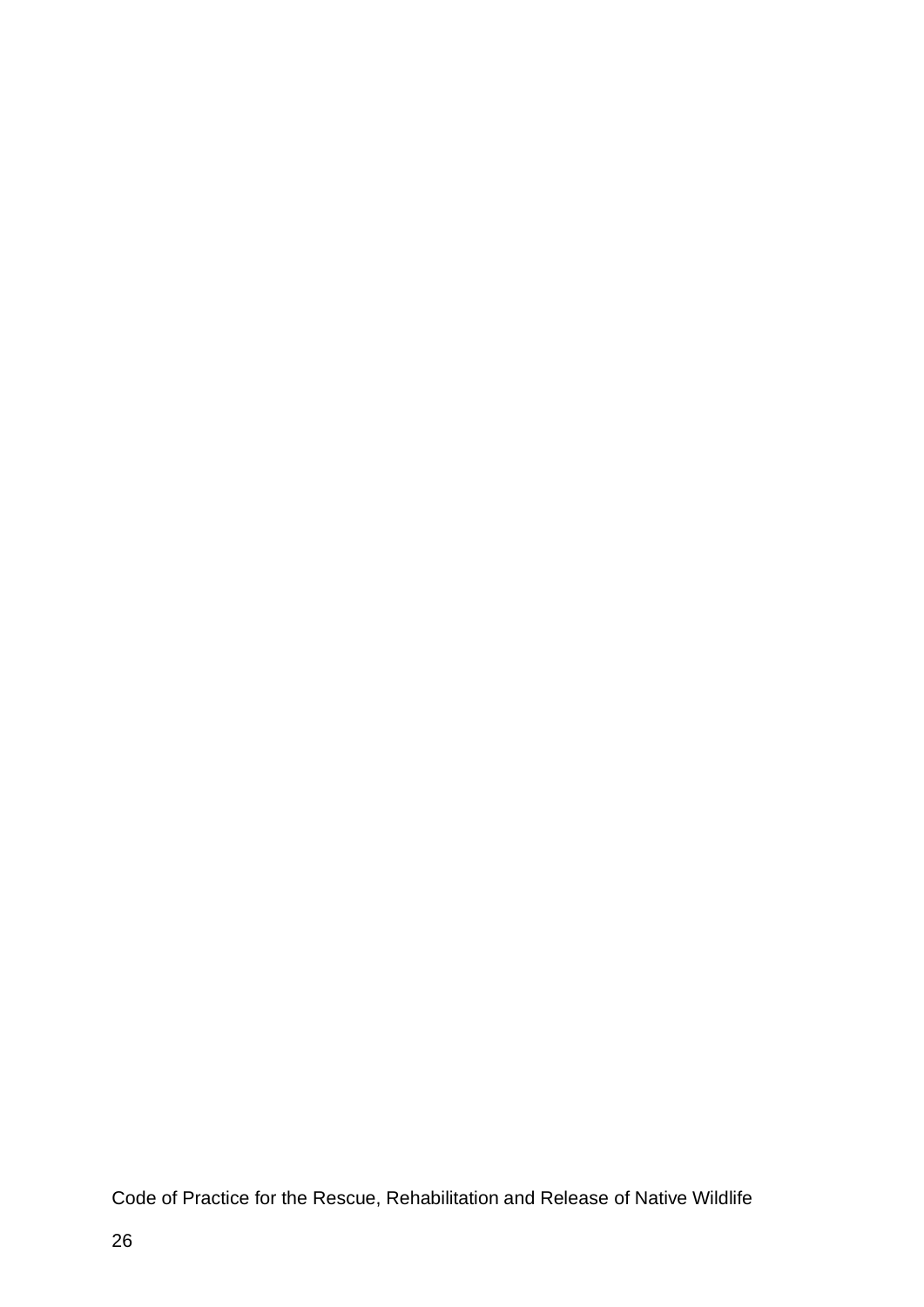## **Mammals**

| <b>Mammals Type of</b><br>mammal<br>(examples)                            | <b>Critical care</b><br>$L \times W \times H$ (m) | <b>Intermediate</b><br>care<br>$L \times W \times H$ (m) | Pre-release<br>$L \times W \times H$ (m)               |
|---------------------------------------------------------------------------|---------------------------------------------------|----------------------------------------------------------|--------------------------------------------------------|
| Small bats (microbats)                                                    | $0.3 \times 0.2 \times 0.3$                       | $0.4 \times 0.4 \times 0.5$                              | $5 \times 3 \times 2$                                  |
| Large bats (megabats)                                                     | $0.4 \times 0.3 \times 0.3$                       | $0.8 \times 0.5 \times 1$                                | $10 \times 4 \times 2$<br>(Can house up<br>to 30 bats) |
| Small dasyurids and<br>rodents (antechinus &<br>mice)                     | $0.4 \times 0.3 \times 0.35$                      | $1 \times 0.3 \times 1$ (b, r)                           | $1.5 \times 2 \times 1$ (b,<br>r)                      |
| Large dasyurids and<br>rodents (quolls,<br>phascogales and water<br>rats) | $0.5 \times 0.3 \times 0.5$                       | $1 \times 1 \times 1$ (b, r)                             | $3 \times 2 \times 2$ (b, r)                           |
| Bandicoots, potoroos and<br>bettongs                                      | $0.5 \times 0.5 \times 1$                         | $1 \times 1 \times 1$ (b, r)                             | $4 \times 3 \times 2$ (b, r)                           |
| Large macropods (grey<br>kangaroos, wallabies and<br>wallaroos)           | $1.5 \times 0.7 \times 2$                         | $5 \times 5 \times 2$ (o)                                | 50 x 30 x 2 (o)                                        |
| Small possums and gliders<br>(pygmy possums and<br>feathertail gliders)   | $0.3 \times 0.2 \times 0.5$                       | $0.6 \times 0.3 \times 1$ (r)                            | $2 \times 1 \times 2$ (r)                              |
| Large possums (ringtail and<br>brushtail possums)                         | $0.5 \times 0.5 \times 1$                         | $1 \times 1 \times 1$ (r)                                | $3 \times 2 \times 2$ (r)                              |
| Large gliders (greater gliders<br>and sugar gilders)                      | $0.4 \times 0.3 \times 1$                         | $1 \times 1 \times 1$ (r)                                | $6 \times 3 \times 3$ (r)                              |
| <b>Koalas</b>                                                             | $0.7 \times 0.7 \times 0.7$                       | 2x1x2                                                    | $4 \times 3 \times 3$ (o)                              |
| Echidnas                                                                  | $0.5 \times 0.5 \times 0.5$                       | $1.5 \times 1.5 \times 1$ (b, o,<br>s)                   | 5x4x1(b, o,<br>s)                                      |

Note: (b) denotes below ground barrier

(o) denotes open top enclosure with shelter provided

(r) denotes roofed enclosure with appropriate sized mesh

(s) denotes smooth sided enclosure

· Height for mice, antechinus is above substrate.

· Swamp wallabies require shrub cover, a minimum of 1.5m above ground.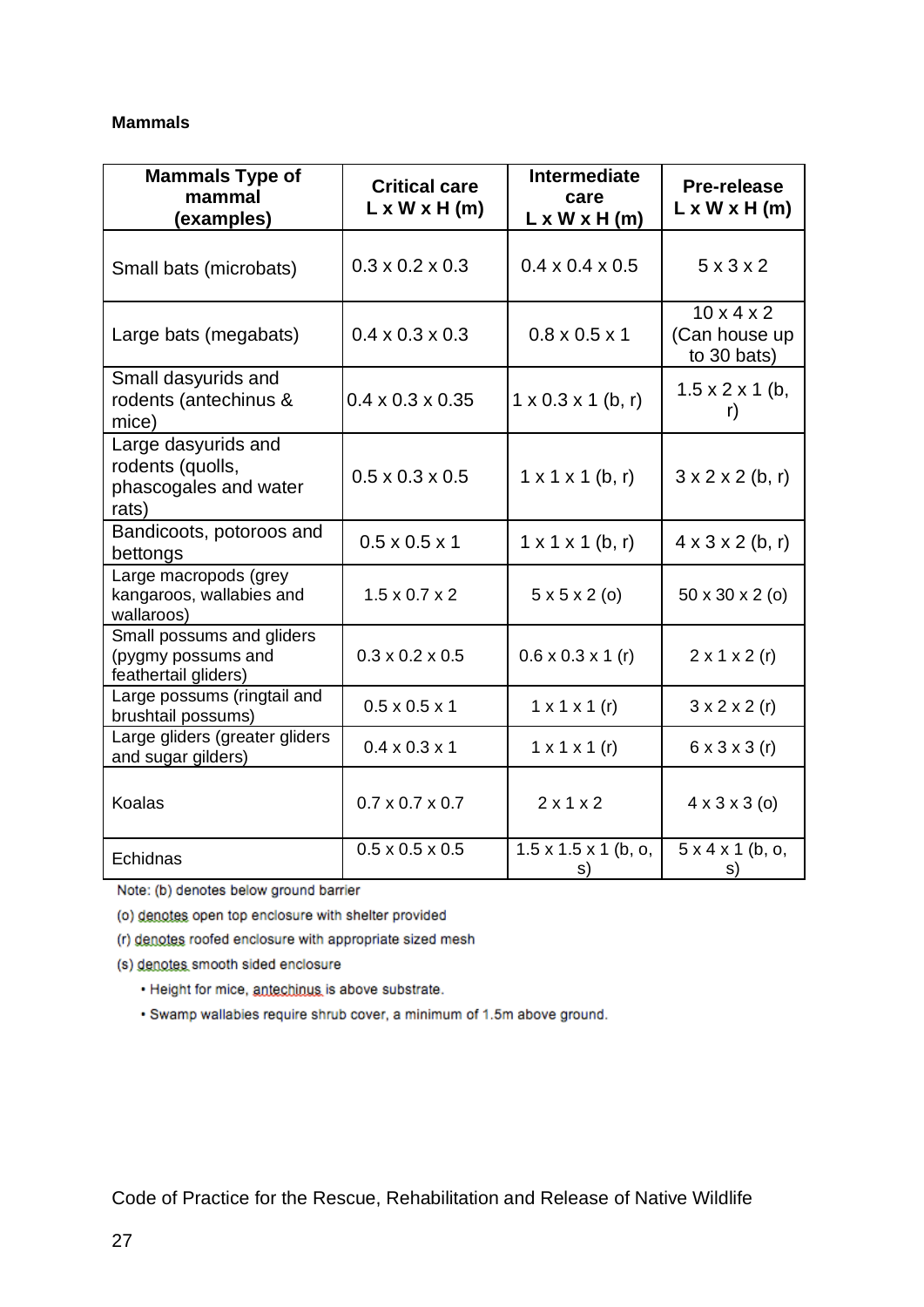# **Reptiles**

| <b>Type of reptile</b><br>(examples)                                           | <b>Critical care</b><br>$L \times W \times H$ (m) | Intermediate care<br>and<br><b>Pre-release</b><br>$L \times W \times H$ (m) |
|--------------------------------------------------------------------------------|---------------------------------------------------|-----------------------------------------------------------------------------|
| Geckos and small skink<br>(garden skinks)                                      | $0.3 \times 0.2 \times 0.25$                      | $0.4x$ 0.25 $\times$ 0.3                                                    |
| Large skinks (blue-tongue<br>lizards)                                          | $0.8 \times 0.4 \times 0.4$                       | $1.2 \times 0.4 \times 0.4$                                                 |
| Small dragons (bearded<br>dragons)                                             | $0.3 \times 0.20 \times 0.25$                     | $0.4x$ 0.25 $\times$ 0.3                                                    |
| Small freshwater turtles<br>(eastern snake-necked turtles)<br>up to 15cm shell | $0.8 \times 0.4 \times 0.4$                       | $1.20 \times 0.4 \times 0.4$                                                |
| Large freshwater turtles - over<br>15cm shell                                  | $1.20 \times 0.4 \times 0.4$                      | $1.80 \times 0.6 \times 0.6$                                                |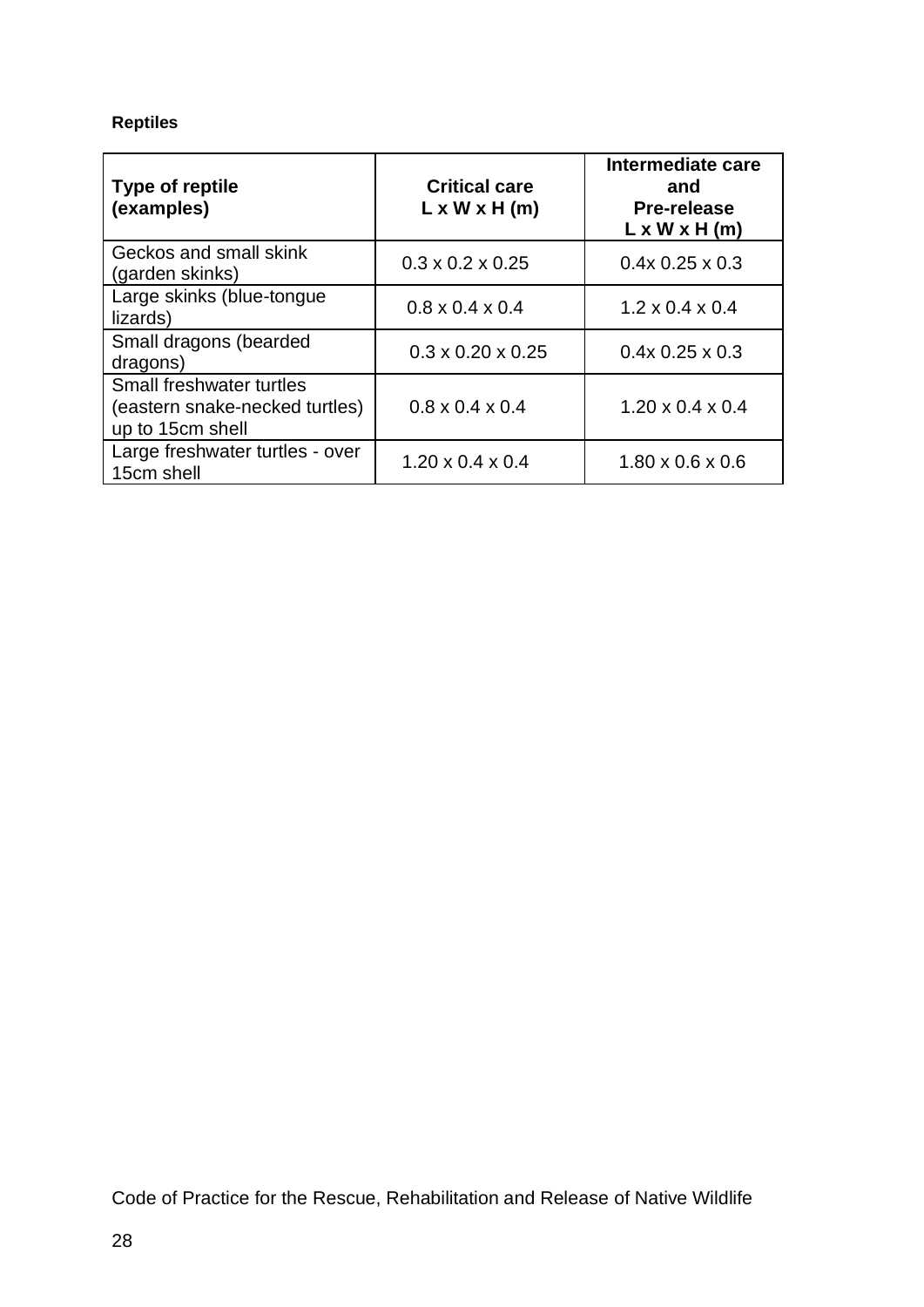#### <span id="page-30-0"></span>**APPENDIX 3 Useful Information Sources**

Useful contacts for information regarding the care and release of wildlife

ACT Wildlife Ph 0432 300 033 www.actwildlife.net

RSPCA-ACT Ph. BH 6287 8100 AH. 0413 495 031 [www.rspca-act.org.au](http://www.rspca-act.org.au/)

ACT Chief Veterinary Officer: Access Canberra 132281

ACT Government: Access Canberra 132281 https://www.accesscanberra.act.gov.au/app/answers/detail/a\_id/406/kw/Exempt native animals

For advice on identification of wildlife and treatment of disease and injury

Wildlife Hospital - Taronga Zoo Ph. BH: 02 9969 2777

Wildlife Hospital - Taronga Western Plains Zoo Ph. BH: 02 6882 5888

Australia Zoo Wildlife Hospital Ph 24hrs 1300 369 652 [http://www.wildlifewarriors.org.au/wildlife\\_hospital/index.html](http://www.wildlifewarriors.org.au/wildlife_hospital/index.html) Email: hospital@wildlifewarriors.org.au

Healesville Sanctuary Ph. BH: 1300 966 784 http://www.zoo.org.au/healesville

For notification of disease outbreak and information

ACT Chief Veterinary Officer: Canberra Connect 132281

Australian Wildlife Health Network Ph. BH M-F 02 9960 6333 <https://www.wildlifehealthaustralia.com.au/>

Local wildlife care organisations (close to ACT)

Wildcare Queanbeyan 02 6299 1966 http://www.wildcare.com.au/

WIRES (Southern Tablelands - Goulburn) 02 4822 3888 https://www.wires.org.au/branch/SouthernTablelands

LAOKO (Jindabyne) 02 6456 1313 https://laokosmwr.org/

NARG (Braidwood) 02 4846 1900. http://www.narg.asn.au/